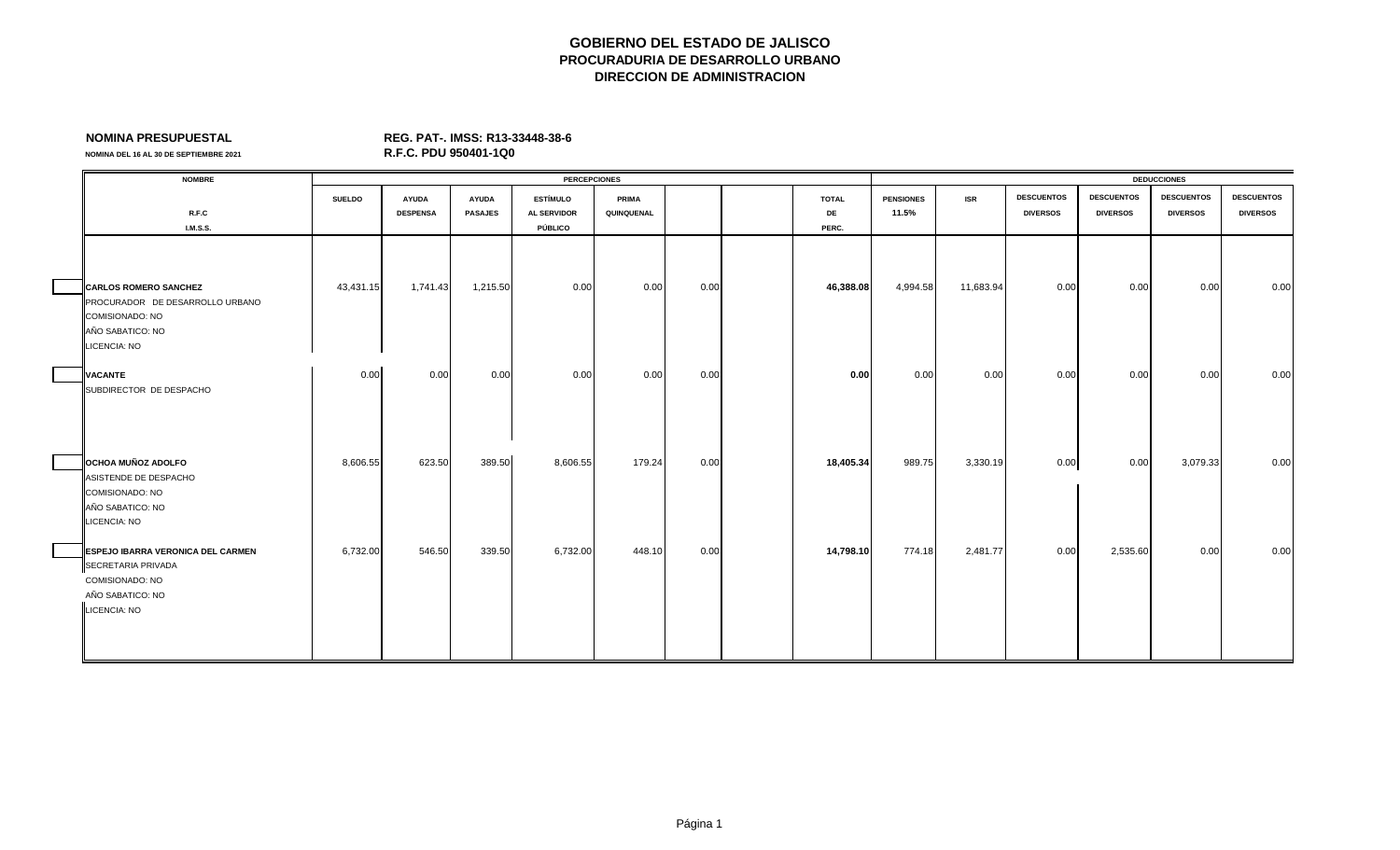| <b>NOMINA PRESUPUESTAL</b>                                                                                                    |               | REG. PAT-. IMSS: R13-33448-38-6 |                |                     |            |      |              |                  |            |                   |                   |                    |                   |
|-------------------------------------------------------------------------------------------------------------------------------|---------------|---------------------------------|----------------|---------------------|------------|------|--------------|------------------|------------|-------------------|-------------------|--------------------|-------------------|
| NOMINA DEL 16 AL 30 DE SEPTIEMBRE 2021                                                                                        |               | R.F.C. PDU 950401-1Q0           |                |                     |            |      |              |                  |            |                   |                   |                    |                   |
| <b>NOMBRE</b>                                                                                                                 |               |                                 |                | <b>PERCEPCIONES</b> |            |      |              |                  |            |                   |                   | <b>DEDUCCIONES</b> |                   |
| <b>CATEGORIA</b>                                                                                                              | <b>SUELDO</b> | <b>AYUDA</b>                    | <b>AYUDA</b>   | <b>ESTÍMULO</b>     | PRIMA      |      | <b>TOTAL</b> | <b>PENSIONES</b> | <b>ISR</b> | <b>DESCUENTOS</b> | <b>DESCUENTOS</b> | <b>DESCUENTOS</b>  | <b>DESCUENTOS</b> |
| R.F.C                                                                                                                         |               | <b>DESPENSA</b>                 | <b>PASAJES</b> | <b>AL SERVIDOR</b>  | QUINQUENAL |      | DE           | 11.5%            |            | <b>DIVERSOS</b>   | <b>DIVERSOS</b>   | <b>DIVERSOS</b>    | <b>DIVERSOS</b>   |
| <b>I.M.S.S.</b>                                                                                                               |               |                                 |                | PÚBLICO             |            |      | PERC.        |                  |            |                   |                   |                    |                   |
| <b>ISILVA BELTRAN GABRIELA LIZETTE</b>                                                                                        | 8,606.55      | 623.50                          | 389.50         | 8,606.55            | 358.48     | 0.00 | 18,584.58    | 989.75           | 3,372.35   | 0.00              | 0.00              | 0.00               | 5,078.24          |
| TECNICO EN INVESTIGACION<br>COMISIONADO: NO<br>AÑO SABATICO: NO<br><b>LICENCIA: NO</b>                                        |               |                                 |                |                     |            |      |              |                  |            |                   |                   |                    |                   |
| RODRIGUEZ RODRIGUEZ NOEMI VERENICE<br>AUXILIAR DE INVESTIGACION<br><b>COMISIONADO: NO</b><br>AÑO SABATICO: NO<br>LICENCIA: NO | 6,081.00      | 478.50                          | 330.50         | 6,081.00            | 358.48     | 0.00 | 13,329.48    | 699.32           | 2,136.35   | 0.00              | 0.00              | 0.00               | 0.00              |
| <b>MURGUIA CONTRERAS ESPERANZA</b><br>AUXILIAR DE INVESTIGACION<br>COMISIONADO: NO<br>AÑO SABATICO: NO<br><b>LICENCIA: NO</b> | 6,081.00      | 478.50                          | 330.50         | 6,081.00            | 268.86     | 0.00 | 13,239.86    | 699.32           | 2,116.93   | 0.00              | 3,041.00          | 0.00               | 0.00              |
| RODELO GONZALEZ FRANCISCO JAVIER<br><b>CHOFER</b><br>COMISIONADO: NO<br>AÑO SABATICO: NO<br>LICENCIA: NO                      | 6,081.00      | 478.50                          | 330.50         | 6,081.00            | 448.10     | 0.00 | 13,419.10    | 699.32           | 2,157.43   | 0.00              | 2,223.00          | 0.00               | 0.00              |
| TOTAL DESPACHO DEL PROCURADOR                                                                                                 | 85.619.25     | 4.970.43                        | 3,325.50       | 42.188.10           | 2.061.26   | 0.00 | 138.164.54   | 9.846.22         | 27.278.96  | 0.00              | 0.00              | 3,079.33           | 5.078.24          |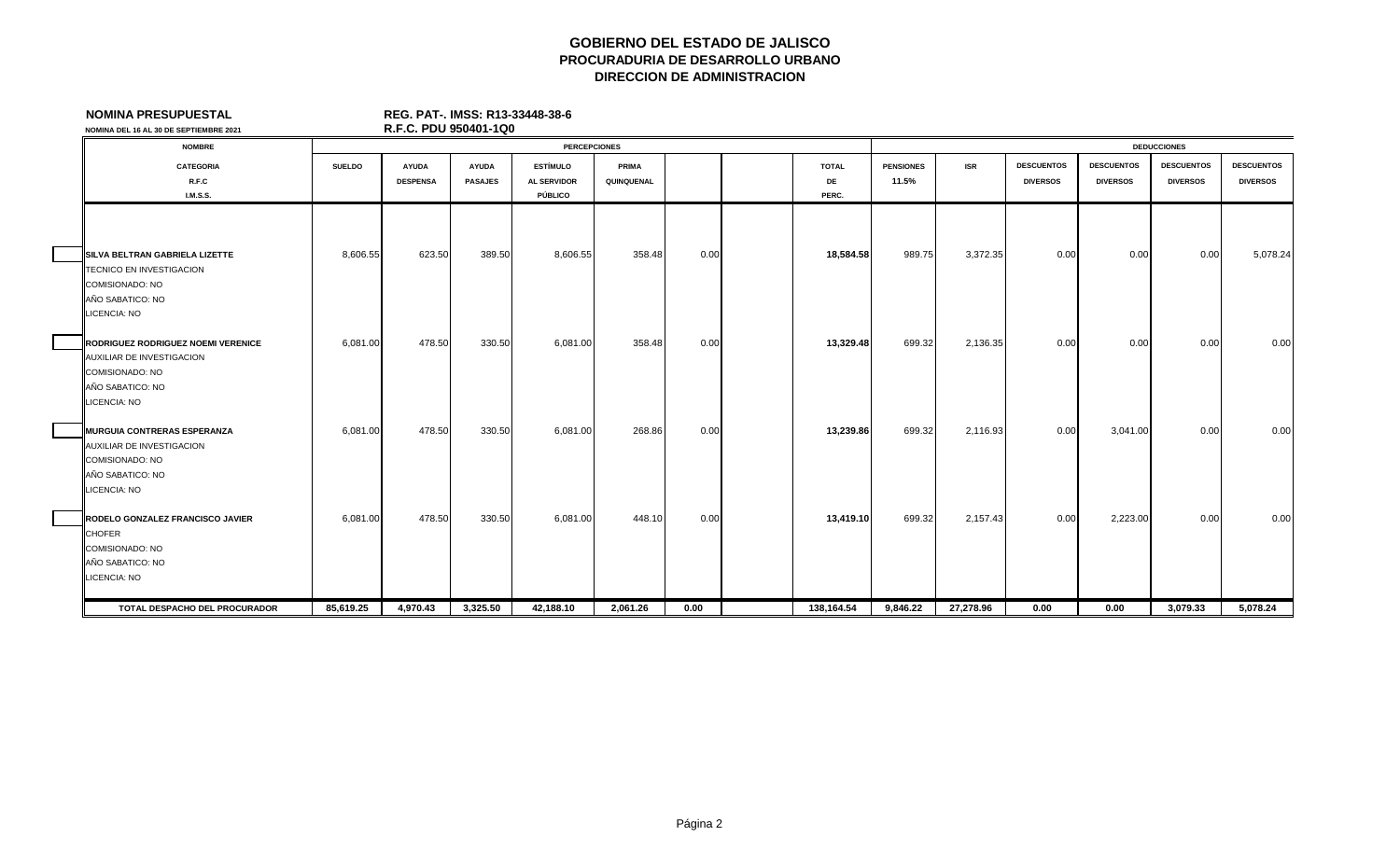**NOMINA DEL 16 AL 30 DE SEPTIEMBRE 2021** 

| <b>NOMBRE</b>                                     |               |                 |                | <b>PERCEPCIONES</b> |            |      |              |                  |            |                   |                   | <b>DEDUCCIONES</b> |                   |
|---------------------------------------------------|---------------|-----------------|----------------|---------------------|------------|------|--------------|------------------|------------|-------------------|-------------------|--------------------|-------------------|
| <b>CATEGORIA</b>                                  | <b>SUELDO</b> | <b>AYUDA</b>    | <b>AYUDA</b>   | <b>ESTÍMULO</b>     | PRIMA      |      | <b>TOTAL</b> | <b>PENSIONES</b> | <b>ISR</b> | <b>DESCUENTOS</b> | <b>DESCUENTOS</b> | <b>DESCUENTOS</b>  | <b>DESCUENTOS</b> |
| R.F.C                                             |               | <b>DESPENSA</b> | <b>PASAJES</b> | <b>AL SERVIDOR</b>  | QUINQUENAL |      | DE           | 11.5%            |            | <b>DIVERSOS</b>   | <b>DIVERSOS</b>   | <b>DIVERSOS</b>    | <b>DIVERSOS</b>   |
| I.M.S.S.                                          |               |                 |                | PÚBLICO             |            |      | PERC.        |                  |            |                   |                   |                    |                   |
|                                                   |               |                 |                |                     |            |      |              |                  |            |                   |                   |                    |                   |
| UBALDO VELAZQUEZ CLAUDIA                          | 21,109.50     | 932.50          | 672.50         |                     | 0.00       | 0.00 | 22,714.50    | 2,427.59         | 4,455.53   | 0.00              | 0.00              | 0.00               | 0.00              |
| DIRECTOR JURIDICO                                 |               |                 |                |                     |            |      |              |                  |            |                   |                   |                    |                   |
| COMISIONADO: NO                                   |               |                 |                |                     |            |      |              |                  |            |                   |                   |                    |                   |
| AÑO SABATICO: NO                                  |               |                 |                |                     |            |      |              |                  |            |                   |                   |                    |                   |
| LICENCIA: NO                                      |               |                 |                |                     |            |      |              |                  |            |                   |                   |                    |                   |
| <b>VACANTE</b>                                    | 0.00          | 0.00            | 0.00           |                     | 0.00       |      | 0.00         | 0.00             | 0.00       | 0.00              | 0.00              | 0.00               | 0.00              |
| SUBDIRECTOR DE CALIFICACION Y SEGUIMIENTO         |               |                 |                |                     |            |      |              |                  |            |                   |                   |                    |                   |
|                                                   |               |                 |                |                     |            |      |              |                  |            |                   |                   |                    |                   |
|                                                   |               |                 |                |                     |            |      |              |                  |            |                   |                   |                    |                   |
|                                                   |               |                 |                |                     |            |      |              |                  |            |                   |                   |                    |                   |
| ORNELAS SUAREZ FRANCISCO JAVIER                   | 13,813.50     | 832.00          | 559.50         | 13,813.50           | 179.24     | 0.00 | 29,197.74    | 1,588.55         | 6,400.50   | 0.00              | 0.00              | 0.00               | 0.00              |
| SUBDIRECTOR DE ACCIONES JURIDICAS                 |               |                 |                |                     |            |      |              |                  |            |                   |                   |                    |                   |
| COMISIONADO: NO                                   |               |                 |                |                     |            |      |              |                  |            |                   |                   |                    |                   |
| AÑO SABATICO: NO                                  |               |                 |                |                     |            |      |              |                  |            |                   |                   |                    |                   |
| LICENCIA: NO                                      |               |                 |                |                     |            |      |              |                  |            |                   |                   |                    |                   |
| RAMIREZ FLORES MARIA MAGDALENA                    | 9,766.05      | 643.00          | 428.50         | 9,766.05            | 358.48     | 0.00 | 20,962.08    | 1,123.10         | 3,931.54   | 888.00            | 0.00              | 0.00               | 3,995.40          |
| JEFE DE DEPARTAMENTO DE DICTAMINACION Y CONVENIOS |               |                 |                |                     |            |      |              |                  |            |                   |                   |                    |                   |
| COMISIONADO: NO                                   |               |                 |                |                     |            |      |              |                  |            |                   |                   |                    |                   |
| AÑO SABATICO: NO                                  |               |                 |                |                     |            |      |              |                  |            |                   |                   |                    |                   |
| LICENCIA: NO                                      |               |                 |                |                     |            |      |              |                  |            |                   |                   |                    |                   |
| <b>GARCIA SANDOVAL CHRISTIAN IVAN</b>             | 6,983.55      | 581.50          | 361.00         | 6,983.55            | 179.24     | 0.00 | 15,088.84    | 803.11           | 2,550.15   | 0.00              | 0.00              | 1,172.94           | 2,003.76          |
| JEFE DE OFICINA CALIFICADORA DE PROCEDENCIA       |               |                 |                |                     |            |      |              |                  |            |                   |                   |                    |                   |
| COMISIONADO: NO                                   |               |                 |                |                     |            |      |              |                  |            |                   |                   |                    |                   |
| AÑO SABATICO: NO                                  |               |                 |                |                     |            |      |              |                  |            |                   |                   |                    |                   |
| LICENCIA: NO                                      |               |                 |                |                     |            |      |              |                  |            |                   |                   |                    |                   |
| SANTIAGO PULIDO GONZALEZ                          | 5,740.50      | 470.50          | 322.50         | 5,740.50            | 0.00       | 0.00 | 12,274.00    | 660.16           | 1,910.63   | 0.00              | 0.00              | 0.00               | 0.00              |
| SECRETARIO DE DIRECCION<br>COMISIONADO: NO        |               |                 |                |                     |            |      |              |                  |            |                   |                   |                    |                   |
| AÑO SABATICO: NO                                  |               |                 |                |                     |            |      |              |                  |            |                   |                   |                    |                   |
| LICENCIA: NO                                      |               |                 |                |                     |            |      |              |                  |            |                   |                   |                    |                   |
| <b>TOTAL JURIDICO</b>                             | 57.413.10     | 3,459.50        | 2.344.00       | 36,303.60           | 716.96     | 0.00 | 100,237.16   | 6.602.51         | 19.248.35  | 888.00            | 0.00              | 1,172.94           | 5.999.16          |
|                                                   |               |                 |                |                     |            |      |              |                  |            |                   |                   |                    |                   |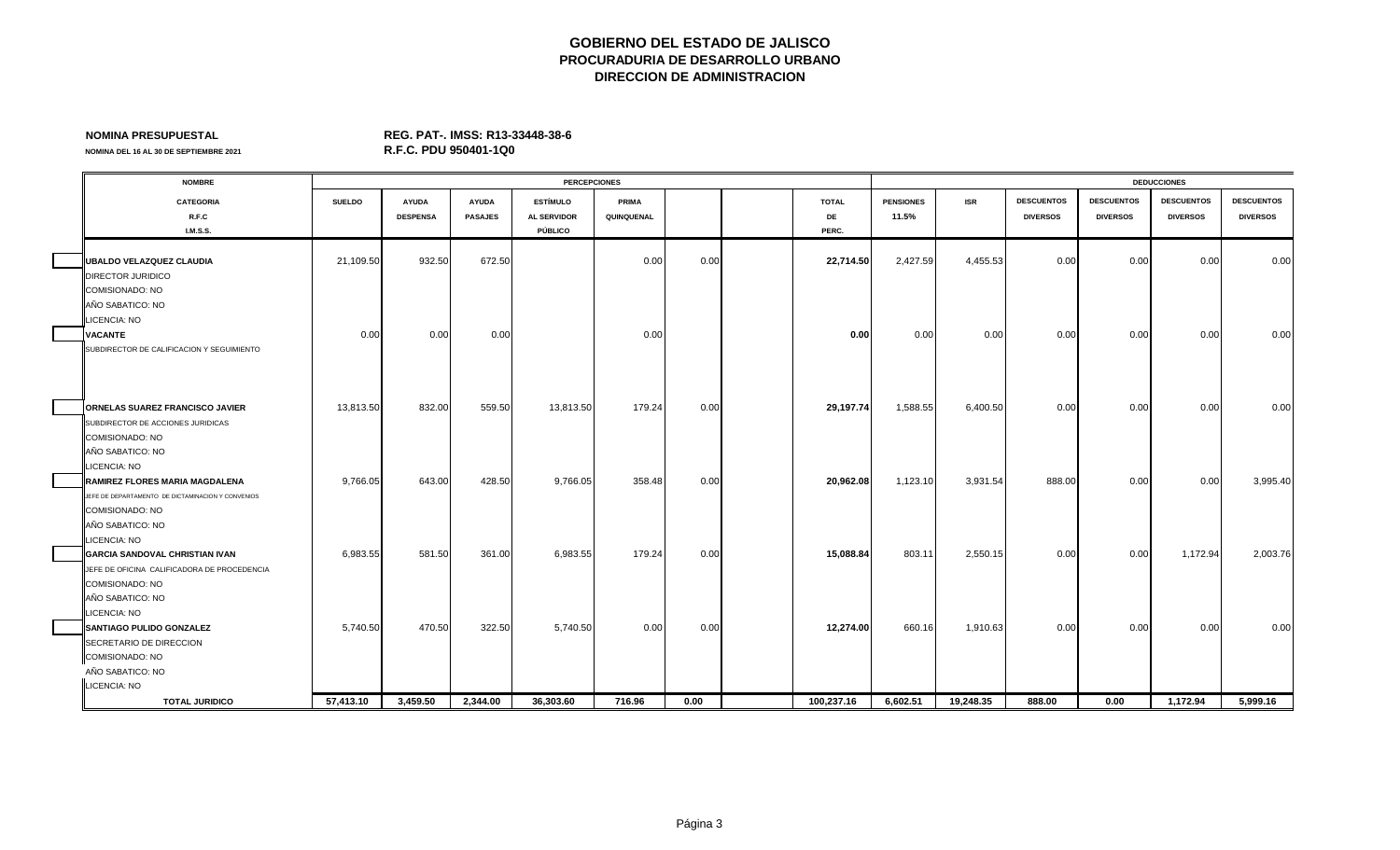# **NOMINA PRESUPUESTAL REG. PAT-. IMSS: R13-33448-38-6**

| <b>NOMBRE</b>                                                                                                                                                   |               |                 |                | <b>PERCEPCIONES</b> |              |      |              |                  |            |                   |                   | <b>DEDUCCIONES</b> |                   |
|-----------------------------------------------------------------------------------------------------------------------------------------------------------------|---------------|-----------------|----------------|---------------------|--------------|------|--------------|------------------|------------|-------------------|-------------------|--------------------|-------------------|
| <b>CATEGORIA</b>                                                                                                                                                | <b>SUELDO</b> | <b>AYUDA</b>    | <b>AYUDA</b>   | <b>ESTÍMULO</b>     | <b>PRIMA</b> |      | <b>TOTAL</b> | <b>PENSIONES</b> | <b>ISR</b> | <b>DESCUENTOS</b> | <b>DESCUENTOS</b> | <b>DESCUENTOS</b>  | <b>DESCUENTOS</b> |
| R.F.C                                                                                                                                                           |               | <b>DESPENSA</b> | <b>PASAJES</b> | <b>AL SERVIDOR</b>  | QUINQUENAL   |      | DE           | 11.5%            |            | <b>DIVERSOS</b>   | <b>DIVERSOS</b>   | <b>DIVERSOS</b>    | <b>DIVERSOS</b>   |
| <b>I.M.S.S.</b>                                                                                                                                                 |               |                 |                | PÚBLICO             |              |      | PERC.        |                  |            |                   |                   |                    |                   |
| <b>BLASCO TALAVAN RUBEN</b><br>DIRECTOR DE ESTUDIOS TECNICOS<br>COMISIONADO: NO<br>AÑO SABATICO: NO<br>LICENCIA: NO                                             | 21,109.50     | 932.50          | 672.50         | 0.00                | 0.00         | 0.00 | 22,714.50    | 2,427.59         | 4,455.53   | 0.00              | 0.00              | 0.00               | 0.00              |
| <b>MENDOZA MORENO IRMA DOLORES</b><br>JEFE DE DEPTO. DE CONTROL Y VERIFICACION DE PROGRAMAS Y<br>COMISIONADO: NO<br>AÑO SABATICO: NO<br>LICENCIA: NO            | 9,766.05      | 643.00          | 448.10         | 9,766.05            | 428.50       | 0.00 | 21,051.70    | 1,123.10         | 3,956.69   | 0.00              | 0.00              | 0.00               | 0.00              |
| <b>SERNA REYNAGA JOSE DE JESUS</b><br>JEFE DE DEPTO. DE CONTROL Y VERIFICACION EN EL INT. DEL EDO.<br>COMISIONADO: NO<br>AÑO SABATICO: NO<br><b>ICENCIA: NO</b> |               |                 |                | 9,374.00            | 0.00         | 0.00 | 9,374.00     | 0.00             | 1,291.19   | 0.00              | 0.00              | 0.00               | 0.00              |
| <b>HIDALGO MORAN RUBEN</b><br>JEFE DE DEPTO. DE REVISION Y SEGUIMIENTO DE PLANES Y PROGRAMAS<br>COMISIONADO: NO<br>AÑO SABATICO: NO<br>LICENCIA: NO             | 9,766.05      | 643.00          | 428.50         | 9,766.05            | 268.86       | 0.00 | 20,872.46    | 1,123.10         | 3,910.46   | 0.00              | 4,186.00          | 0.00               | 0.00              |
| RODRIGUEZ CISNEROS MARCOS EPIFANIO<br>JEFE DE DEPARTAMENTO DE CONTROL CARTOGRAFICO<br>COMISIONADO: NO<br>AÑO SABATICO: NO<br>LICENCIA: NO                       | 9,766.05      | 643.00          | 428.50         | 9,766.05            | 448.10       | 0.00 | 21,051.70    | 1,123.10         | 3,956.69   | 0.00              | 0.00              | 0.00               | 0.00              |
| <b>MENA GOMEZ ANGEL</b><br>JEFE DE OFICINA DE SEGUIMIENTO Y CONTROL DE PLANES<br>COMISIONADO: NO<br>AÑO SABATICO: NO<br><b>ICENCIA: NO</b>                      | 6,983.55      | 581.50          | 361.00         | 6,983.55            | 0.00         | 0.00 | 14,909.60    | 803.11           | 2,508.00   | 0.00              | 0.00              | 0.00               | 0.00              |
| <b>BEJINES ROMERO MARTHA ADRIANA</b><br>SECRETARIA DE DIRECCION<br>COMISIONADO: NO<br>AÑO SABATICO: NO<br>LICENCIA: NO                                          | 5,740.50      | 470.50          | 322.50         | 5,740.50            | 448.10       | 0.00 | 12,722.10    | 660.16           | 2,006.34   | 0.00              | 0.00              | 0.00               | 0.00              |
| <b>TOTAL ESTUDIOS TECNICOS</b>                                                                                                                                  | 63,131.70     | 3,913.50        | 2,661.10       | 51,396.20           | 1,593.56     | 0.00 | 122,696.06   | 7,260.16         | 22,084.90  | 0.00              | 4,186.00          | 0.00               | 0.00              |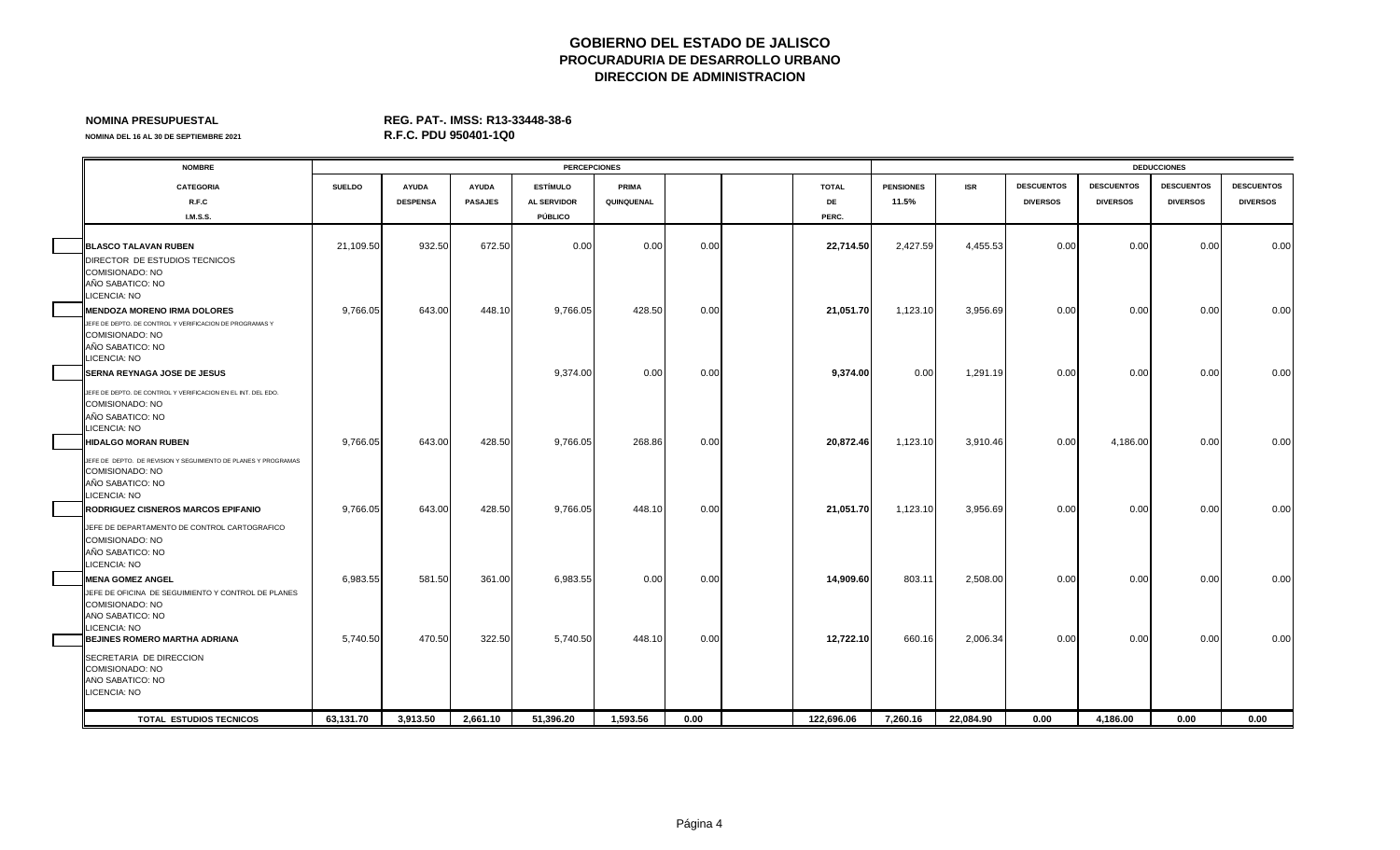## **NOMINA PRESUPUESTAL REG. PAT-. IMSS: R13-33448-38-6**

| <b>NOMBRE</b>                                                                                                                                         |               |                                 |                                | <b>PERCEPCIONES</b>                              |                     |      |                             |                           |            |                                      |                                      | <b>DEDUCCIONES</b>                   |                                      |
|-------------------------------------------------------------------------------------------------------------------------------------------------------|---------------|---------------------------------|--------------------------------|--------------------------------------------------|---------------------|------|-----------------------------|---------------------------|------------|--------------------------------------|--------------------------------------|--------------------------------------|--------------------------------------|
| <b>CATEGORIA</b><br>R.F.C<br><b>I.M.S.S.</b>                                                                                                          | <b>SUELDO</b> | <b>AYUDA</b><br><b>DESPENSA</b> | <b>AYUDA</b><br><b>PASAJES</b> | <b>ESTÍMULO</b><br><b>AL SERVIDOR</b><br>PÚBLICO | PRIMA<br>QUINQUENAL |      | <b>TOTAL</b><br>DE<br>PERC. | <b>PENSIONES</b><br>11.5% | <b>ISR</b> | <b>DESCUENTOS</b><br><b>DIVERSOS</b> | <b>DESCUENTOS</b><br><b>DIVERSOS</b> | <b>DESCUENTOS</b><br><b>DIVERSOS</b> | <b>DESCUENTOS</b><br><b>DIVERSOS</b> |
| PLAZA CORDOBA FERNANDO<br>DIRECTOR DE ADMINISTRACION<br><b>COMISIONADO: NO</b><br>AÑO SABATICO: NO                                                    | 21,109.50     | 932.50                          | 672.50                         |                                                  | 0.00                | 0.00 | 22,714.50                   | 2,427.59                  | 4,455.53   | 0.00                                 | 0.00                                 | 0.00                                 | 0.00                                 |
| <b>LICENCIA: NO</b><br><b>MORENO LEON JUAN CARLOS</b><br>SUBDIRECTOR DE REC. FINANCIEROS Y CONTABILIDAD<br><b>COMISIONADO: NO</b><br>AÑO SABATICO: NO | 13,813.50     | 832.00                          | 559.50                         | 0.00                                             | 0.00                | 0.00 | 15,205.00                   | 1,588.55                  | 2,577.47   | 0.00                                 | 0.00                                 | 0.00                                 | 0.00                                 |
| <b>LICENCIA: NO</b><br><b>CASTRO BENITEZ JOEL</b><br>JEFE DE DEPARTAMENTO DE RECURSOS HUMANOS<br><b>COMISIONADO: NO</b><br>AÑO SABATICO: NO           | 9,766.05      | 643.00                          | 428.50                         | 9,766.05                                         | 268.86              | 0.00 | 20,872.46                   | 1,122.83                  | 3,910.46   | 910.02                               | 0.00                                 | 0.00                                 | 0.00                                 |
| LICENCIA: NO<br>LOPEZ DE LA CERDA ANA LAURA<br>JEFE DE DEPTO. DE RECURSOS MATERIALES Y SERV. GRALES.<br>COMISIONADO: NO                               | 9,766.05      | 643.00                          | 428.50                         | 9,766.05                                         | 268.86              | 0.00 | 20,872.46                   | 1,123.10                  | 3,910.46   | 0.00                                 | 0.00                                 | 5,084.68                             | 0.00                                 |
| AÑO SABATICO: NO<br><b>LICENCIA: NO</b><br><b>VACANTE</b><br>AUXILIAR ADMINISTRATIVO                                                                  | 0.00          | 0.00                            | 0.00                           |                                                  | 0.00                | 0.00 | 0.00                        | 0.00                      | 0.00       | 0.00                                 | 0.00                                 | 0.00                                 | 0.00                                 |
|                                                                                                                                                       |               |                                 |                                |                                                  |                     |      |                             |                           |            |                                      |                                      |                                      |                                      |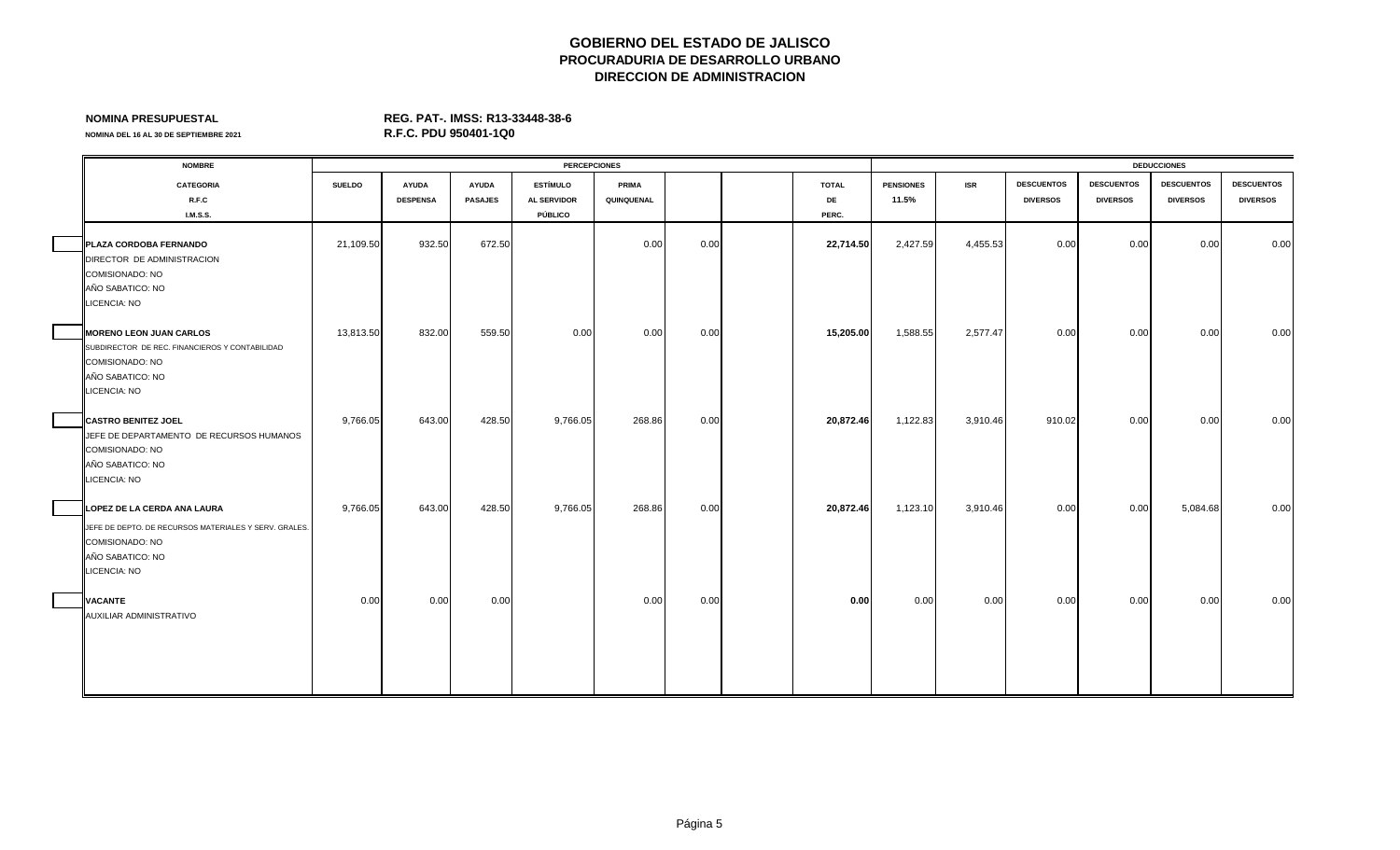**NOMINA DEL 16 AL 30 DE SEPTIEMBRE 2021** 

| <b>NOMBRE</b>                                                                                                                           |               |                                 |                                | <b>PERCEPCIONES</b>                              |                            |                  |                   |                             |                           |            |                                      |                                      | <b>DEDUCCIONES</b>                   |                                      |
|-----------------------------------------------------------------------------------------------------------------------------------------|---------------|---------------------------------|--------------------------------|--------------------------------------------------|----------------------------|------------------|-------------------|-----------------------------|---------------------------|------------|--------------------------------------|--------------------------------------|--------------------------------------|--------------------------------------|
| <b>CATEGORIA</b><br>R.F.C<br><b>I.M.S.S.</b>                                                                                            | <b>SUELDO</b> | <b>AYUDA</b><br><b>DESPENSA</b> | <b>AYUDA</b><br><b>PASAJES</b> | <b>ESTÍMULO</b><br><b>AL SERVIDOR</b><br>PÚBLICO | <b>PRIMA</b><br>QUINQUENAL | <b>AGUINALDO</b> | <b>VACACIONES</b> | <b>TOTAL</b><br>DE<br>PERC. | <b>PENSIONES</b><br>11.5% | <b>ISR</b> | <b>DESCUENTOS</b><br><b>DIVERSOS</b> | <b>DESCUENTOS</b><br><b>DIVERSOS</b> | <b>DESCUENTOS</b><br><b>DIVERSOS</b> | <b>DESCUENTOS</b><br><b>DIVERSOS</b> |
| <b>VACANTE</b><br>JEFE DE OFICINA DE INFORMATICA                                                                                        | 0.00          | 0.00                            | 0.00                           | 0.00                                             | 0.00                       | 0.00             |                   | 0.00                        | 0.00                      | 0.00       | 0.00                                 | 0.00                                 | 0.00                                 | 0.00                                 |
| <b>SANCHEZ CRUZ RODRIGO</b><br><b>AUXILIAR</b><br>COMISIONADO: NO<br>AÑO SABATICO: NO<br>LICENCIA: NO                                   | 4,894.05      | 401.00                          | 241.00                         | 4,894.05                                         | 0.00                       | 0.00             |                   | 10,430.10                   | 562.82                    | 1,516.77   | 0.00                                 | 700.00                               | 0.00                                 | 0.00                                 |
| <b>AUXILIAR CONTABLE</b>                                                                                                                | 0.00          | 0.00                            | 0.00                           | 0.00                                             | 0.00                       | 0.00             |                   | 0.00                        | 0.00                      | 0.00       | 0.00                                 | 0.00                                 | 0.00                                 | 0.00                                 |
| <b>VACANTE</b><br>JEFE DE OFICINA DE CONTABILIDAD<br><b>COMISIONADO: NO</b><br>AÑO SABATICO: NO                                         | 0.00          | 0.00                            | 0.00                           | 0.00                                             | 0.00                       | 0.00             |                   | 0.00                        | 0.00                      | 0.00       | 0.00                                 | 0.00                                 | 0.00                                 | 0.00                                 |
| <b>LICENCIA: NO</b><br><b>MEDINA ORTIZ REGINALDO</b><br>TECNICO EN MANTENIMIENTO<br>COMISIONADO: NO<br>AÑO SABATICO: NO<br>LICENCIA: NO | 5,266.50      | 457.50                          | 308.00                         | 5,266.50                                         | 358.48                     | 0.00             |                   | 11,656.98                   | 605.65                    | 1,778.83   | 0.00                                 | 0.00                                 | 0.00                                 | 0.00                                 |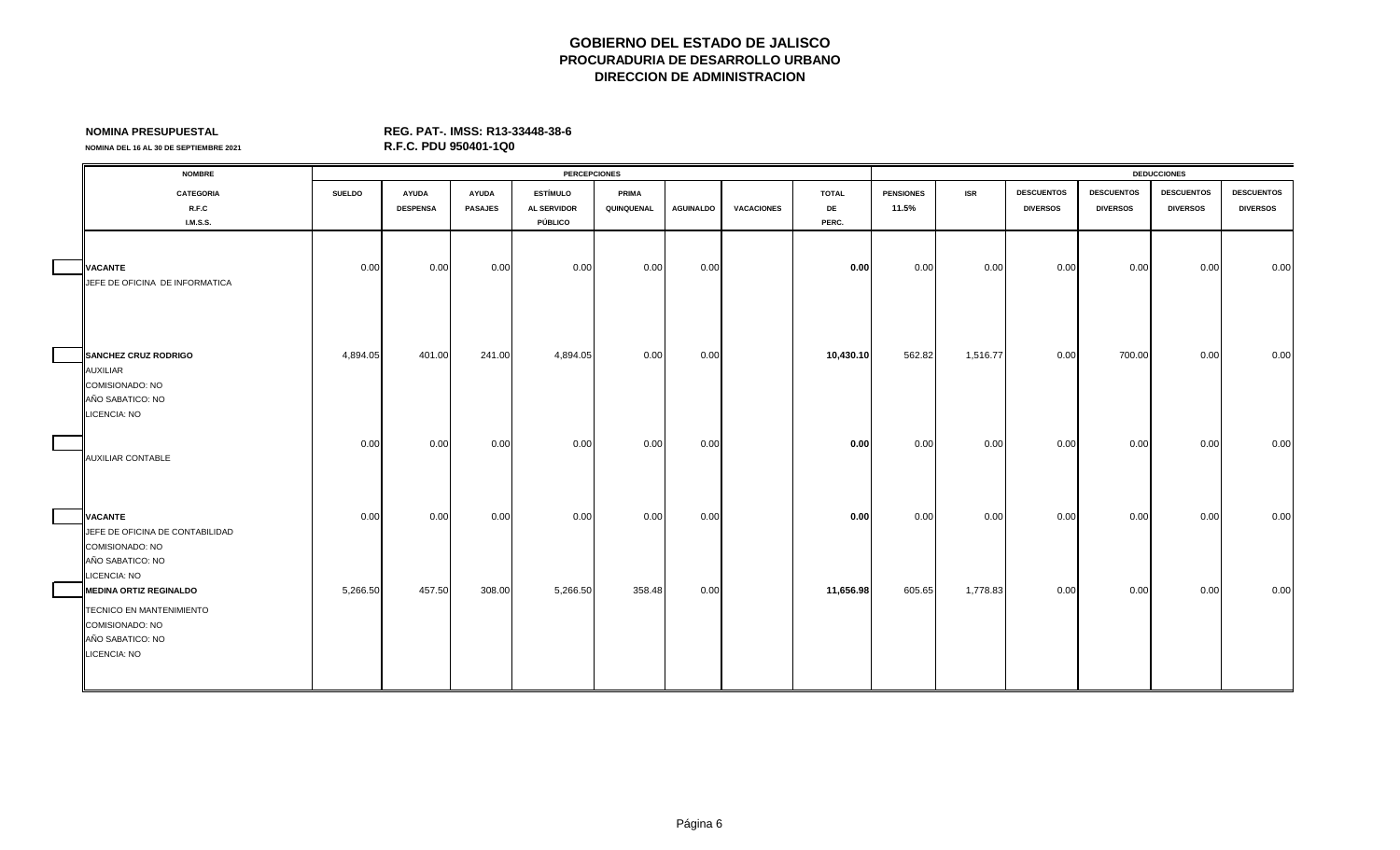**NOMINA PRESUPUESTAL REG. PAT-. IMSS: R13-33448-38-6**

| <b>NOMBRE</b>                                                                                                                    |               |                                 |                                | <b>PERCEPCIONES</b>                              |                     |      |                             |                           |            |                                      |                                      | <b>DEDUCCIONES</b>                   |                                      |
|----------------------------------------------------------------------------------------------------------------------------------|---------------|---------------------------------|--------------------------------|--------------------------------------------------|---------------------|------|-----------------------------|---------------------------|------------|--------------------------------------|--------------------------------------|--------------------------------------|--------------------------------------|
| <b>CATEGORIA</b><br>R.F.C<br><b>I.M.S.S.</b>                                                                                     | <b>SUELDO</b> | <b>AYUDA</b><br><b>DESPENSA</b> | <b>AYUDA</b><br><b>PASAJES</b> | <b>ESTÍMULO</b><br><b>AL SERVIDOR</b><br>PÚBLICO | PRIMA<br>QUINQUENAL |      | <b>TOTAL</b><br>DE<br>PERC. | <b>PENSIONES</b><br>11.5% | <b>ISR</b> | <b>DESCUENTOS</b><br><b>DIVERSOS</b> | <b>DESCUENTOS</b><br><b>DIVERSOS</b> | <b>DESCUENTOS</b><br><b>DIVERSOS</b> | <b>DESCUENTOS</b><br><b>DIVERSOS</b> |
| <b>VACANTE</b><br><b>AUXILIAR</b>                                                                                                | 0.00          | 0.00                            | 0.00                           | 0.00                                             |                     | 0.00 | 0.00                        | 0.00                      | 0.00       | 0.00                                 | 0.00                                 | 0.00                                 | 0.00                                 |
| <b>SERRANO CALLEROS LUZ HAYDEE</b><br><b>AUXILIAR CONTABLE</b><br>COMISIONADO: NO<br>AÑO SABATICO: NO<br>LICENCIA: NO            | 5,740.50      | 470.50                          | 322.50                         | 5,740.50                                         | 179.24              | 0.00 | 12,453.24                   | 660.16                    | 1,948.91   | 0.00                                 | 1,972.67                             | 0.00                                 | 0.00                                 |
| <b>CERVANTES COLMENERO VIRGINIA</b><br>AUXILIAR DE INTENDENCIA<br>COMISIONADO: NO<br>AÑO SABATICO: NO                            | 4,514.55      | 368.50                          | 227.50                         | 4,514.55                                         | 448.10              | 0.00 | 10,073.20                   | 519.17                    | 1,440.53   | 0.00                                 | 0.00                                 | 0.00                                 | 0.00                                 |
| LICENCIA: NO<br><b>PEREZ ESQUIVES VERONICA</b><br>AUXILIAR DE INTENDENCIA<br>COMISIONADO: NO<br>AÑO SABATICO: NO<br>LICENCIA: NO | 4,514.55      | 368.50                          | 227.50                         | 4,514.55                                         | 358.48              | 0.00 | 9,983.58                    | 519.17                    | 1,421.39   | 0.00                                 | 0.00                                 | 0.00                                 | 0.00                                 |
| TOTAL ADMINISTRACION                                                                                                             | 79,385.25     | 5,116.50                        | 3,415.50                       | 44,462.25                                        | 1,882.02            | 0.00 | 134,261.52                  | 9,129.04                  | 22,960.35  | 910.02                               | 2,672.67                             | 5,084.68                             | 0.00                                 |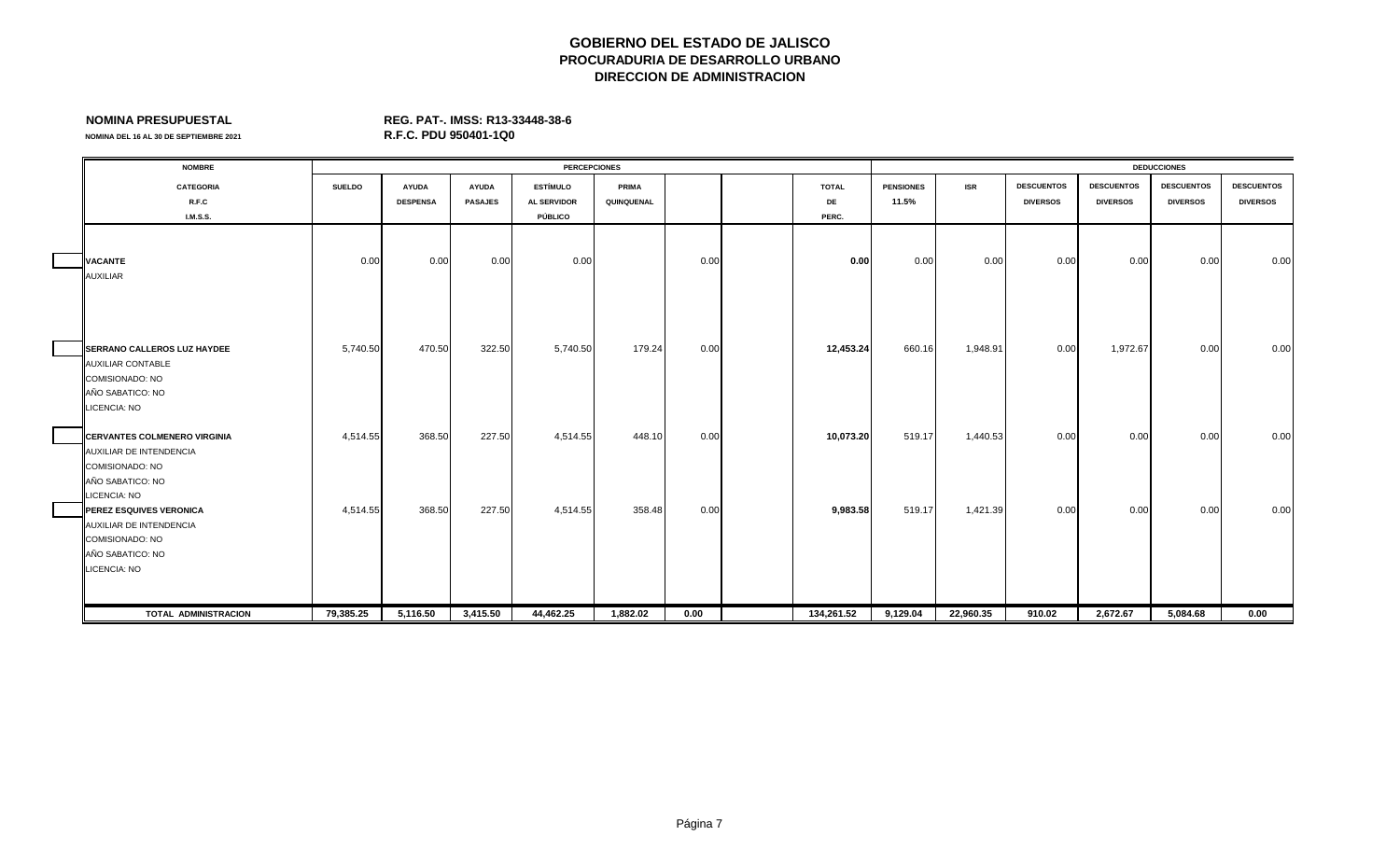## **NOMINA PRESUPUESTAL REG. PAT-. IMSS: R13-33448-38-6**

| <b>NOMBRE</b>                                                                                          |               |                 |                | <b>PERCEPCIONES</b> |            |      |              |                  |            |                   |                   | <b>DEDUCCIONES</b> |                   |
|--------------------------------------------------------------------------------------------------------|---------------|-----------------|----------------|---------------------|------------|------|--------------|------------------|------------|-------------------|-------------------|--------------------|-------------------|
| <b>CATEGORIA</b>                                                                                       | <b>SUELDO</b> | <b>AYUDA</b>    | <b>AYUDA</b>   | <b>ESTÍMULO</b>     | PRIMA      |      | <b>TOTAL</b> | <b>PENSIONES</b> | <b>ISR</b> | <b>DESCUENTOS</b> | <b>DESCUENTOS</b> | <b>DESCUENTOS</b>  | <b>DESCUENTOS</b> |
| R.F.C                                                                                                  |               | <b>DESPENSA</b> | <b>PASAJES</b> | <b>AL SERVIDOR</b>  | QUINQUENAL |      | DE           | 11.5%            |            | <b>DIVERSOS</b>   | <b>DIVERSOS</b>   | <b>DIVERSOS</b>    | <b>DIVERSOS</b>   |
| <b>I.M.S.S.</b>                                                                                        |               |                 |                | PÚBLICO             |            |      | PERC.        |                  |            |                   |                   |                    |                   |
| BARAJAS VELEZ KARINA GABRIELA                                                                          | 21,109.50     | 932.50          | 672.50         | 0.00                | 0.00       | 0.00 | 22,714.50    | 2,427.59         | 4,455.53   | 0.00              | 0.00              | 0.00               | 0.00              |
| DIRECTOR DE CAPACITACION CIUDADANA INF. Y DIF.<br>COMISIONADO: NO<br>AÑO SABATICO: NO<br>LICENCIA: NO  |               |                 |                |                     |            |      |              |                  |            |                   |                   |                    |                   |
| <b>VACANTE</b>                                                                                         | 0.00          | 0.00            | 0.00           | 0.00                | 0.00       | 0.00 | 0.00         | 0.00             | 0.00       | 0.00              | 0.00              | 0.00               | 0.00              |
| JEFE DE DEPARTAMENTO DE CAPACITACION CIUDADANA                                                         |               |                 |                |                     |            |      |              |                  |            |                   |                   |                    |                   |
| VELAZQUEZ GARCIA GABRIELA MARGARITA                                                                    | 9,766.05      | 643.00          | 428.50         | 9,766.05            | 448.10     | 0.00 | 21,051.70    | 1,123.10         | 3,956.69   | 0.00              | 4,375.00          | 0.00               | 0.00              |
| JEFE DE DEPARTAMENTO DE DIFUSION Y COMUNICACIÓN<br>COMISIONADO: NO<br>AÑO SABATICO: NO<br>LICENCIA: NO |               |                 |                |                     |            |      |              |                  |            |                   |                   |                    |                   |
|                                                                                                        | 0.00          | 0.00            | 0.00           |                     |            | 0.00 | 0.00         | 0.00             | 0.00       | 0.00              | 0.00              | 0.00               | 0.00              |
| JEFE DE OFICINA DE CAPACITACION                                                                        |               |                 |                |                     |            |      |              |                  |            |                   |                   |                    |                   |
| <b>GOMEZ RIZO CHRISTIAN FABRICIO</b>                                                                   | 6,983.55      | 581.50          | 361.00         | 6,983.55            | 268.86     | 0.00 | 15,178.46    | 803.11           | 2,571.23   | 0.00              | 0.00              | 0.00               | 4,203.22          |
| JEFE DE OFICINA DE DIFUSION<br>COMISIONADO: NO<br>AÑO SABATICO: NO<br>LICENCIA: NO                     |               |                 |                |                     |            |      |              |                  |            |                   |                   |                    |                   |
| <b>RIVAS HERNANDEZ CLAUDIA</b>                                                                         | 5,740.50      | 470.50          | 322.50         | 5,740.50            | 448.10     | 0.00 | 12,722.10    | 660.16           | 2,006.34   | 0.00              | 1,700.00          | 0.00               | 0.00              |
| SECRETARIA DE DIRECCION<br>COMISIONADO: NO<br>AÑO SABATICO: NO<br>LICENCIA: NO                         |               |                 |                |                     |            |      |              |                  |            |                   |                   |                    |                   |
| <b>VACANTE</b>                                                                                         | 0.00          | 0.00            | 0.00           | 0.00                | 0.00       | 0.00 | 0.00         | 0.00             | 0.00       | 0.00              | 0.00              | 0.00               | 0.00              |
| <b>AUXILIAR</b>                                                                                        |               |                 |                |                     |            |      |              |                  |            |                   |                   |                    |                   |
| TOTAL CAPACITACION CIUDADANA, INFORMACION Y DIFUSION                                                   | 43.599.60     | 2.627.50        | 1,784.50       | 22.490.10           | 1,165.06   | 0.00 | 71.666.76    | 5.013.96         | 12.989.79  | 0.00              | 6,075.00          | 0.00               | 4,203.22          |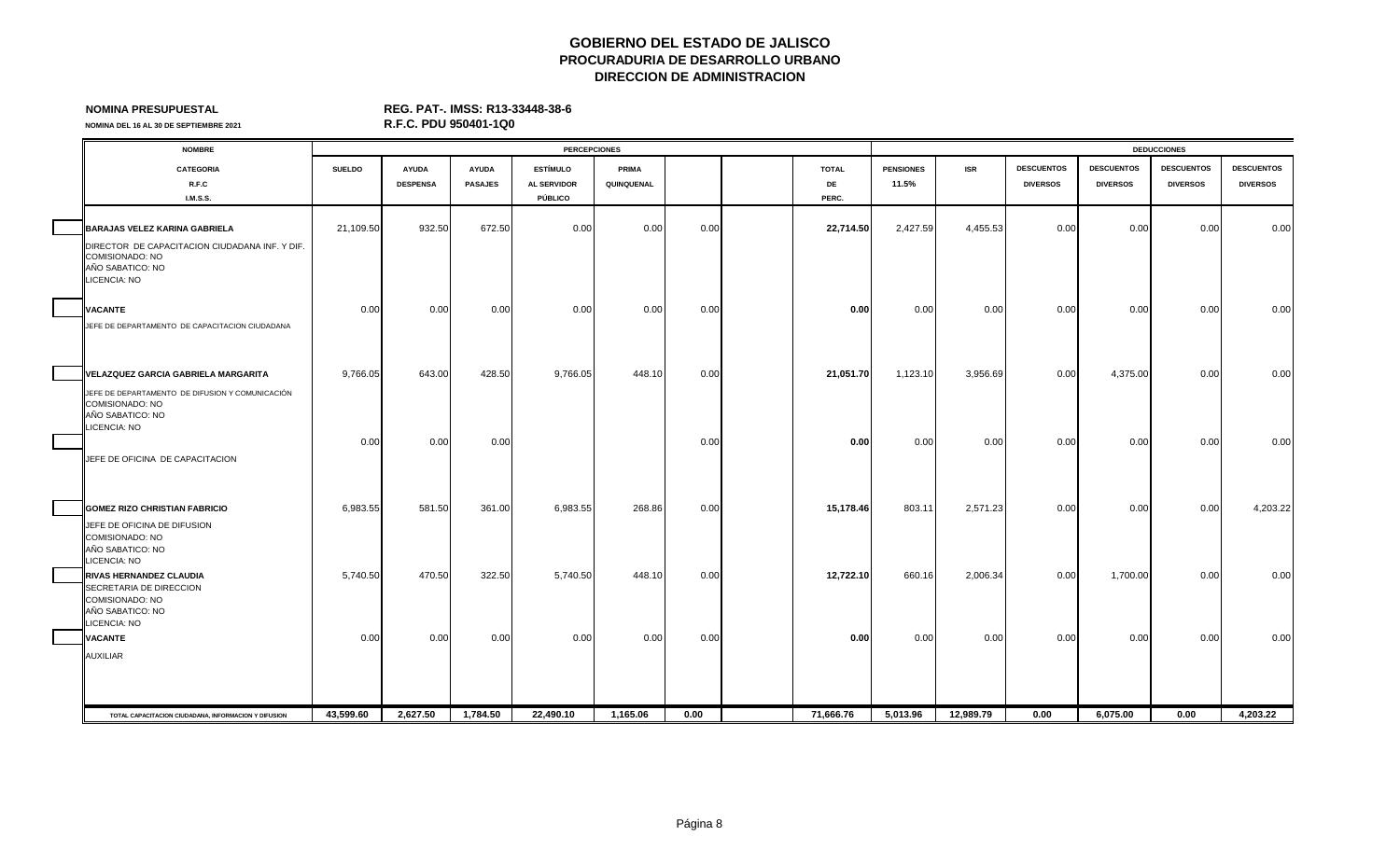## **NOMINA PRESUPUESTAL REG. PAT-. IMSS: R13-33448-38-6**

| <b>NOMBRE</b>    |                                                                                                                                                                                                                                                                                                                                                                                                                                                                                                                                                                                                                                                                                                                                                                                                                                   |                  |                                       |                          |                          |                                     |                                                              |              |                   |                                         |                   |                                                                                          |                      |                                            |
|------------------|-----------------------------------------------------------------------------------------------------------------------------------------------------------------------------------------------------------------------------------------------------------------------------------------------------------------------------------------------------------------------------------------------------------------------------------------------------------------------------------------------------------------------------------------------------------------------------------------------------------------------------------------------------------------------------------------------------------------------------------------------------------------------------------------------------------------------------------|------------------|---------------------------------------|--------------------------|--------------------------|-------------------------------------|--------------------------------------------------------------|--------------|-------------------|-----------------------------------------|-------------------|------------------------------------------------------------------------------------------|----------------------|--------------------------------------------|
| <b>CATEGORIA</b> | <b>SUELDO</b>                                                                                                                                                                                                                                                                                                                                                                                                                                                                                                                                                                                                                                                                                                                                                                                                                     | <b>AYUDA</b>     | <b>AYUDA</b>                          | <b>ESTÍMULO</b>          | PRIMA                    |                                     |                                                              | <b>TOTAL</b> | <b>PENSIONES</b>  | <b>ISR</b>                              | <b>DESCUENTOS</b> | <b>DESCUENTOS</b>                                                                        | <b>DESCUENTOS</b>    | <b>DESCUENTOS</b>                          |
| R.F.C            |                                                                                                                                                                                                                                                                                                                                                                                                                                                                                                                                                                                                                                                                                                                                                                                                                                   | <b>DESPENSA</b>  | <b>PASAJES</b>                        | <b>AL SERVIDOR</b>       | QUINQUENAL               |                                     |                                                              | DE           | 11.5%             |                                         | <b>DIVERSOS</b>   | <b>DIVERSOS</b>                                                                          | <b>DIVERSOS</b>      | <b>DIVERSOS</b>                            |
| I.M.S.S.         |                                                                                                                                                                                                                                                                                                                                                                                                                                                                                                                                                                                                                                                                                                                                                                                                                                   |                  |                                       | PÚBLICO                  |                          |                                     |                                                              | PERC.        |                   |                                         |                   |                                                                                          |                      |                                            |
|                  |                                                                                                                                                                                                                                                                                                                                                                                                                                                                                                                                                                                                                                                                                                                                                                                                                                   |                  |                                       |                          |                          |                                     |                                                              |              |                   |                                         |                   |                                                                                          |                      |                                            |
|                  |                                                                                                                                                                                                                                                                                                                                                                                                                                                                                                                                                                                                                                                                                                                                                                                                                                   |                  |                                       |                          |                          |                                     |                                                              |              |                   |                                         |                   |                                                                                          |                      | 0.00                                       |
|                  |                                                                                                                                                                                                                                                                                                                                                                                                                                                                                                                                                                                                                                                                                                                                                                                                                                   |                  |                                       |                          |                          |                                     |                                                              |              |                   |                                         |                   |                                                                                          |                      |                                            |
|                  |                                                                                                                                                                                                                                                                                                                                                                                                                                                                                                                                                                                                                                                                                                                                                                                                                                   |                  |                                       |                          |                          |                                     |                                                              |              |                   |                                         |                   |                                                                                          |                      |                                            |
|                  |                                                                                                                                                                                                                                                                                                                                                                                                                                                                                                                                                                                                                                                                                                                                                                                                                                   |                  |                                       |                          |                          |                                     |                                                              |              |                   |                                         |                   |                                                                                          |                      |                                            |
|                  |                                                                                                                                                                                                                                                                                                                                                                                                                                                                                                                                                                                                                                                                                                                                                                                                                                   |                  |                                       |                          |                          |                                     |                                                              |              |                   |                                         |                   |                                                                                          |                      |                                            |
|                  | 13,813.50                                                                                                                                                                                                                                                                                                                                                                                                                                                                                                                                                                                                                                                                                                                                                                                                                         | 832.00           | 559.50                                | 13,813.50                |                          | 0.00                                |                                                              | 29,556.22    | 1,588.55          |                                         |                   | 6.544.00                                                                                 | 0.00                 | 0.00                                       |
|                  |                                                                                                                                                                                                                                                                                                                                                                                                                                                                                                                                                                                                                                                                                                                                                                                                                                   |                  |                                       |                          |                          |                                     |                                                              |              |                   |                                         |                   |                                                                                          |                      |                                            |
|                  |                                                                                                                                                                                                                                                                                                                                                                                                                                                                                                                                                                                                                                                                                                                                                                                                                                   |                  |                                       |                          |                          |                                     |                                                              |              |                   |                                         |                   |                                                                                          |                      |                                            |
|                  |                                                                                                                                                                                                                                                                                                                                                                                                                                                                                                                                                                                                                                                                                                                                                                                                                                   |                  |                                       |                          |                          |                                     |                                                              |              |                   |                                         |                   |                                                                                          |                      |                                            |
|                  |                                                                                                                                                                                                                                                                                                                                                                                                                                                                                                                                                                                                                                                                                                                                                                                                                                   |                  |                                       |                          |                          |                                     |                                                              |              |                   |                                         |                   |                                                                                          |                      |                                            |
|                  | 13,813.50                                                                                                                                                                                                                                                                                                                                                                                                                                                                                                                                                                                                                                                                                                                                                                                                                         | 832.00           | 559.50                                | 13,813.50                |                          | 0.00                                |                                                              | 29,466.60    | 1,588.55          |                                         | 0.00              | 0.00                                                                                     | 3,060.30             | 4,302.26                                   |
|                  |                                                                                                                                                                                                                                                                                                                                                                                                                                                                                                                                                                                                                                                                                                                                                                                                                                   |                  |                                       |                          |                          |                                     |                                                              |              |                   |                                         |                   |                                                                                          |                      |                                            |
|                  |                                                                                                                                                                                                                                                                                                                                                                                                                                                                                                                                                                                                                                                                                                                                                                                                                                   |                  |                                       |                          |                          |                                     |                                                              |              |                   |                                         |                   |                                                                                          |                      |                                            |
|                  |                                                                                                                                                                                                                                                                                                                                                                                                                                                                                                                                                                                                                                                                                                                                                                                                                                   |                  |                                       |                          |                          |                                     |                                                              |              |                   |                                         |                   |                                                                                          |                      |                                            |
|                  |                                                                                                                                                                                                                                                                                                                                                                                                                                                                                                                                                                                                                                                                                                                                                                                                                                   |                  |                                       |                          |                          |                                     |                                                              |              |                   |                                         |                   |                                                                                          |                      |                                            |
|                  | 9,766.05                                                                                                                                                                                                                                                                                                                                                                                                                                                                                                                                                                                                                                                                                                                                                                                                                          | 643.00           | 428.50                                | 9,766.05                 |                          | 0.00                                |                                                              | 20,962.08    | 1,123.10          |                                         | 0.00              | 997.00                                                                                   | 0.00                 | 4,004.26                                   |
|                  |                                                                                                                                                                                                                                                                                                                                                                                                                                                                                                                                                                                                                                                                                                                                                                                                                                   |                  |                                       |                          |                          |                                     |                                                              |              |                   |                                         |                   |                                                                                          |                      |                                            |
|                  |                                                                                                                                                                                                                                                                                                                                                                                                                                                                                                                                                                                                                                                                                                                                                                                                                                   |                  |                                       |                          |                          |                                     |                                                              |              |                   |                                         |                   |                                                                                          |                      |                                            |
|                  |                                                                                                                                                                                                                                                                                                                                                                                                                                                                                                                                                                                                                                                                                                                                                                                                                                   |                  |                                       |                          |                          |                                     |                                                              |              |                   |                                         |                   |                                                                                          |                      |                                            |
|                  |                                                                                                                                                                                                                                                                                                                                                                                                                                                                                                                                                                                                                                                                                                                                                                                                                                   |                  |                                       |                          |                          |                                     |                                                              |              |                   |                                         |                   |                                                                                          |                      |                                            |
|                  |                                                                                                                                                                                                                                                                                                                                                                                                                                                                                                                                                                                                                                                                                                                                                                                                                                   |                  |                                       |                          |                          |                                     |                                                              |              |                   |                                         |                   |                                                                                          |                      | 0.00                                       |
|                  |                                                                                                                                                                                                                                                                                                                                                                                                                                                                                                                                                                                                                                                                                                                                                                                                                                   |                  |                                       |                          |                          |                                     |                                                              |              |                   |                                         |                   |                                                                                          |                      |                                            |
|                  |                                                                                                                                                                                                                                                                                                                                                                                                                                                                                                                                                                                                                                                                                                                                                                                                                                   |                  |                                       |                          |                          |                                     |                                                              |              |                   |                                         |                   |                                                                                          |                      |                                            |
|                  |                                                                                                                                                                                                                                                                                                                                                                                                                                                                                                                                                                                                                                                                                                                                                                                                                                   |                  |                                       |                          |                          |                                     |                                                              |              |                   |                                         |                   |                                                                                          |                      |                                            |
|                  |                                                                                                                                                                                                                                                                                                                                                                                                                                                                                                                                                                                                                                                                                                                                                                                                                                   |                  |                                       |                          |                          |                                     |                                                              |              |                   |                                         |                   |                                                                                          |                      |                                            |
|                  |                                                                                                                                                                                                                                                                                                                                                                                                                                                                                                                                                                                                                                                                                                                                                                                                                                   |                  |                                       |                          |                          |                                     |                                                              |              |                   |                                         |                   |                                                                                          |                      | 0.00                                       |
|                  |                                                                                                                                                                                                                                                                                                                                                                                                                                                                                                                                                                                                                                                                                                                                                                                                                                   |                  |                                       |                          |                          |                                     |                                                              |              |                   |                                         |                   |                                                                                          |                      |                                            |
|                  |                                                                                                                                                                                                                                                                                                                                                                                                                                                                                                                                                                                                                                                                                                                                                                                                                                   |                  |                                       |                          |                          |                                     |                                                              |              |                   |                                         |                   |                                                                                          |                      |                                            |
|                  |                                                                                                                                                                                                                                                                                                                                                                                                                                                                                                                                                                                                                                                                                                                                                                                                                                   |                  |                                       |                          |                          |                                     |                                                              |              |                   |                                         |                   |                                                                                          |                      |                                            |
|                  |                                                                                                                                                                                                                                                                                                                                                                                                                                                                                                                                                                                                                                                                                                                                                                                                                                   |                  |                                       |                          |                          |                                     |                                                              |              |                   |                                         |                   |                                                                                          |                      |                                            |
|                  | <b>MERCADO ESPINOZA JOSÉ PABLO</b><br>DIRECTOR DE REGULACIÓN Y ORD. DE LOS CENTROS DE POBLACION<br>COMISIONADO: NO<br>AÑO SABATICO: NO<br>LICENCIA: NO<br><b>BASULTO GODINEZ J. JESUS</b><br>SUBDIRECTOR DE REGULACION Y ORD. DE LOS CENTROS DE POBLACION<br>COMISIONADO: NO<br>AÑO SABATICO: NO<br>LICENCIA: NO<br>DE AGUINAGA ROMERO EFRAIN ALBERTO<br>SUBDIRECTOR DE REGULACION EN EL INTERIOR DEL ESTADO<br>COMISIONADO: NO<br>AÑO SABATICO: NO<br>LICENCIA: NO<br><b>LOPEZ ESTRADA MELCHOR FRANCISCO</b><br>JEFE DE DEPARTAMENTO DE CONCERTACION<br>COMISIONADO: NO<br>AÑO SABATICO: NO<br>LICENCIA: NO<br><b>FLORES GUZMAN IRMA ISABEL</b><br>JEFE DE OFICINA DE INTEGRACION<br>COMISIONADO: NO<br>AÑO SABATICO: NO<br>LICENCIA: NO<br><b>VACANTE</b><br>JEFE DE OFICINA DICTAMINACION Y SEGUIMIENTO DEL AREA METROPOLITANA | 6,983.55<br>0.00 | 21,109.50<br>932.50<br>581.50<br>0.00 | 672.50<br>361.00<br>0.00 | 0.00<br>6,983.55<br>0.00 | <b>PERCEPCIONES</b><br>0.00<br>0.00 | 0.00<br>537.72<br>448.10<br>358.48<br>358.48<br>0.00<br>0.00 |              | 15,268.08<br>0.00 | 22,714.50<br>2,427.59<br>803.11<br>0.00 |                   | 4,455.53<br>0.00<br>6,508.04<br>6,481.16<br>3,931.54<br>2,592.31<br>0.00<br>0.00<br>0.00 | 0.00<br>0.00<br>0.00 | <b>DEDUCCIONES</b><br>0.00<br>0.00<br>0.00 |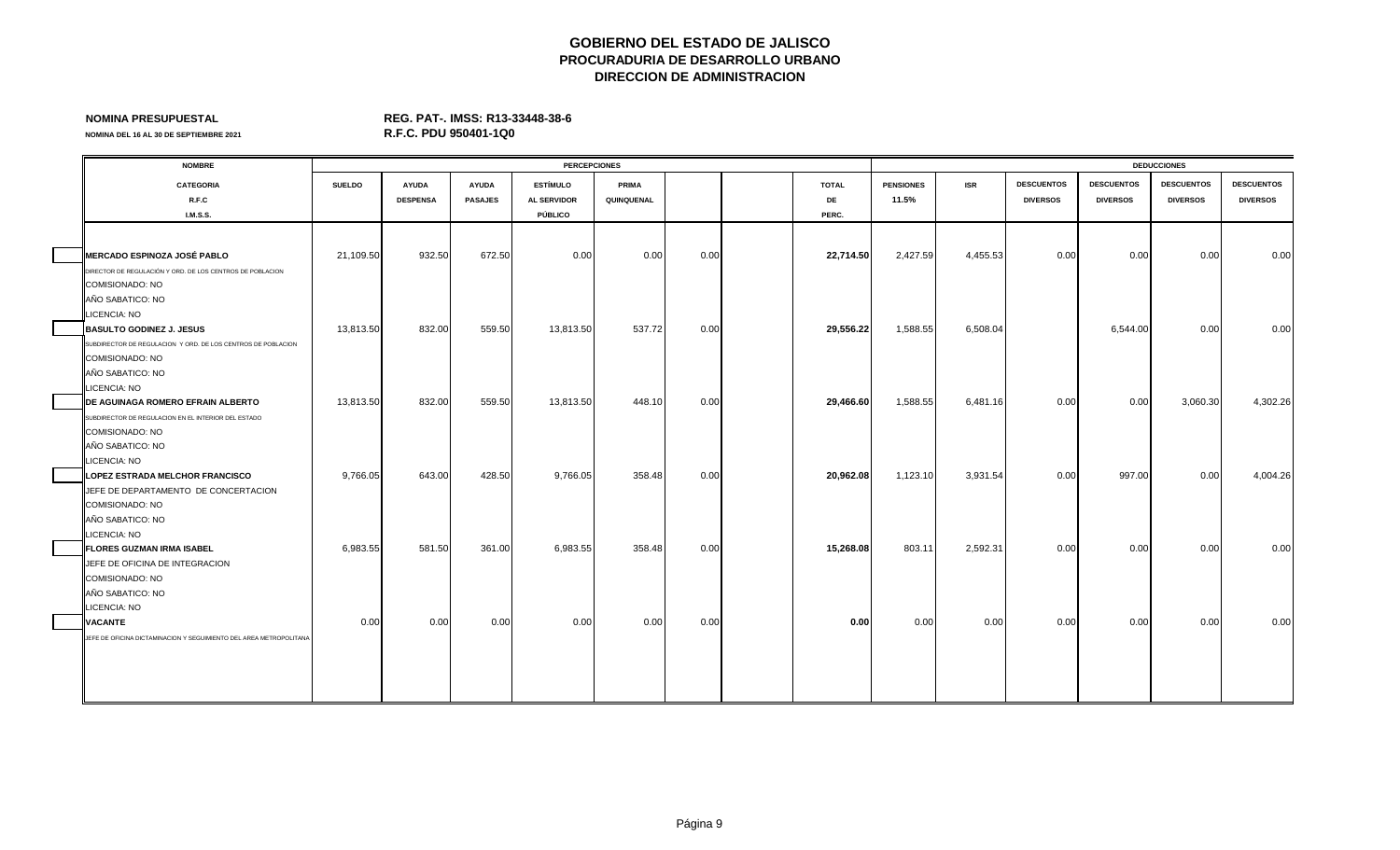| <b>NOMINA PRESUPUESTAL</b>                                                    |               | REG. PAT-. IMSS: R13-33448-38-6 |                |                     |            |      |              |                  |            |                   |                   |                    |                   |
|-------------------------------------------------------------------------------|---------------|---------------------------------|----------------|---------------------|------------|------|--------------|------------------|------------|-------------------|-------------------|--------------------|-------------------|
| NOMINA DEL 16 AL 30 DE SEPTIEMBRE 2021                                        |               | R.F.C. PDU 950401-1Q0           |                |                     |            |      |              |                  |            |                   |                   |                    |                   |
| <b>NOMBRE</b>                                                                 |               |                                 |                | <b>PERCEPCIONES</b> |            |      |              |                  |            |                   |                   | <b>DEDUCCIONES</b> |                   |
| <b>CATEGORIA</b>                                                              | <b>SUELDO</b> | <b>AYUDA</b>                    | <b>AYUDA</b>   | <b>ESTÍMULO</b>     | PRIMA      |      | <b>TOTAL</b> | <b>PENSIONES</b> | <b>ISR</b> | <b>DESCUENTOS</b> | <b>DESCUENTOS</b> | <b>DESCUENTOS</b>  | <b>DESCUENTOS</b> |
| R.F.C                                                                         |               | <b>DESPENSA</b>                 | <b>PASAJES</b> | <b>AL SERVIDOR</b>  | QUINQUENAL |      | DE           | 11.5%            |            | <b>DIVERSOS</b>   | <b>DIVERSOS</b>   | <b>DIVERSOS</b>    | <b>DIVERSOS</b>   |
| <b>I.M.S.S.</b>                                                               |               |                                 |                | PÚBLICO             |            |      | PERC.        |                  |            |                   |                   |                    |                   |
|                                                                               |               |                                 |                |                     |            |      |              |                  |            |                   |                   |                    |                   |
| <b>PLAZOLA RIVERA BRENDA LETICIA</b>                                          | 6,983.55      | 581.50                          | 361.00         | 6,983.55            | 179.24     | 0.00 | 15,088.84    | 803.11           | 2,550.15   | 0.00              | 2,891.01          | 0.00               | 0.00              |
| JEFE DE OFICINA DE CONVENIOS P/LA URBANIZACION PROGRESIVA                     |               |                                 |                |                     |            |      |              |                  |            |                   |                   |                    |                   |
| COMISIONADO: NO                                                               |               |                                 |                |                     |            |      |              |                  |            |                   |                   |                    |                   |
| AÑO SABATICO: NO                                                              |               |                                 |                |                     |            |      |              |                  |            |                   |                   |                    |                   |
| LICENCIA: NO                                                                  |               |                                 |                |                     |            |      |              |                  |            |                   |                   |                    |                   |
| <b>DELGADILLO MEJIA SERGIO</b>                                                | 6,983.55      | 581.50                          | 361.00         | 6,983.55            | 358.48     | 0.00 | 15,268.08    | 803.11           | 2,592.31   | 0.00              | 0.00              | 0.00               | 3,647.25          |
| JEFE DE OFICINA DE ACCION MUNICIPAL                                           |               |                                 |                |                     |            |      |              |                  |            |                   |                   |                    |                   |
| COMISIONADO: NO                                                               |               |                                 |                |                     |            |      |              |                  |            |                   |                   |                    |                   |
| AÑO SABATICO: NO                                                              |               |                                 |                |                     |            |      |              |                  |            |                   |                   |                    |                   |
| LICENCIA: NO                                                                  |               |                                 |                |                     |            |      |              |                  |            |                   |                   |                    |                   |
| <b>IMICHEL URIBE JUAN MANUEL</b>                                              | 6,983.55      | 581.50                          | 361.00         | 6,983.55            | 358.48     | 0.00 | 15,268.08    | 803.11           | 2,592.31   | 0.00              | 0.00              | 0.00               | 0.00              |
| JEFE DE OFICINA P/ASESORIA DE PLANES PARCIALES DE REGULACION                  |               |                                 |                |                     |            |      |              |                  |            |                   |                   |                    |                   |
| COMISIONADO: NO                                                               |               |                                 |                |                     |            |      |              |                  |            |                   |                   |                    |                   |
| AÑO SABATICO: NO                                                              |               |                                 |                |                     |            |      |              |                  |            |                   |                   |                    |                   |
| LICENCIA: NO                                                                  |               |                                 |                |                     |            |      |              |                  |            |                   |                   |                    |                   |
|                                                                               |               |                                 |                |                     |            |      |              |                  |            |                   |                   |                    |                   |
| QUEVEDO OSUNA JORGE ARTURO                                                    | 6,983.55      | 581.50                          | 361.00         | 6,983.55            | 268.86     | 0.00 | 15,178.46    | 803.11           | 2,571.23   | 0.00              | 2,993.00          | 0.00               | 0.00              |
| JEFE DE OFICINA DE DICTAMINACION EN EL INTERIOR DEL ESTADO<br>COMISIONADO: NO |               |                                 |                |                     |            |      |              |                  |            |                   |                   |                    |                   |
| AÑO SABATICO: NO                                                              |               |                                 |                |                     |            |      |              |                  |            |                   |                   |                    |                   |
| LICENCIA: NO                                                                  |               |                                 |                |                     |            |      |              |                  |            |                   |                   |                    |                   |
| SANCHEZ LOPEZ SANDRA ARACELI                                                  | 5,740.50      | 470.50                          | 322.50         | 5,740.50            | 179.24     | 0.00 | 12,453.24    | 660.16           | 1,948.91   | 0.00              | 708.53            | 0.00               | 2,145.72          |
| SECRETARIA DE DIRECCION                                                       |               |                                 |                |                     |            |      |              |                  |            |                   |                   |                    |                   |
| COMISIONADO: NO                                                               |               |                                 |                |                     |            |      |              |                  |            |                   |                   |                    |                   |
| AÑO SABATICO: NO                                                              |               |                                 |                |                     |            |      |              |                  |            |                   |                   |                    |                   |
| LICENCIA: NO                                                                  |               |                                 |                |                     |            |      |              |                  |            |                   |                   |                    |                   |
|                                                                               |               |                                 |                |                     |            |      |              |                  |            |                   |                   |                    |                   |

000 14,133.54 2000 14,133.54 3,060.30 14,099.49 14,099.49 14,099.49 15,617.50 4,347.50 78,051.30 3,047.08 0.00 1 15,224.18 11,403.50 36,223.49 0.00 14,133.54 3,060.30 14,099.49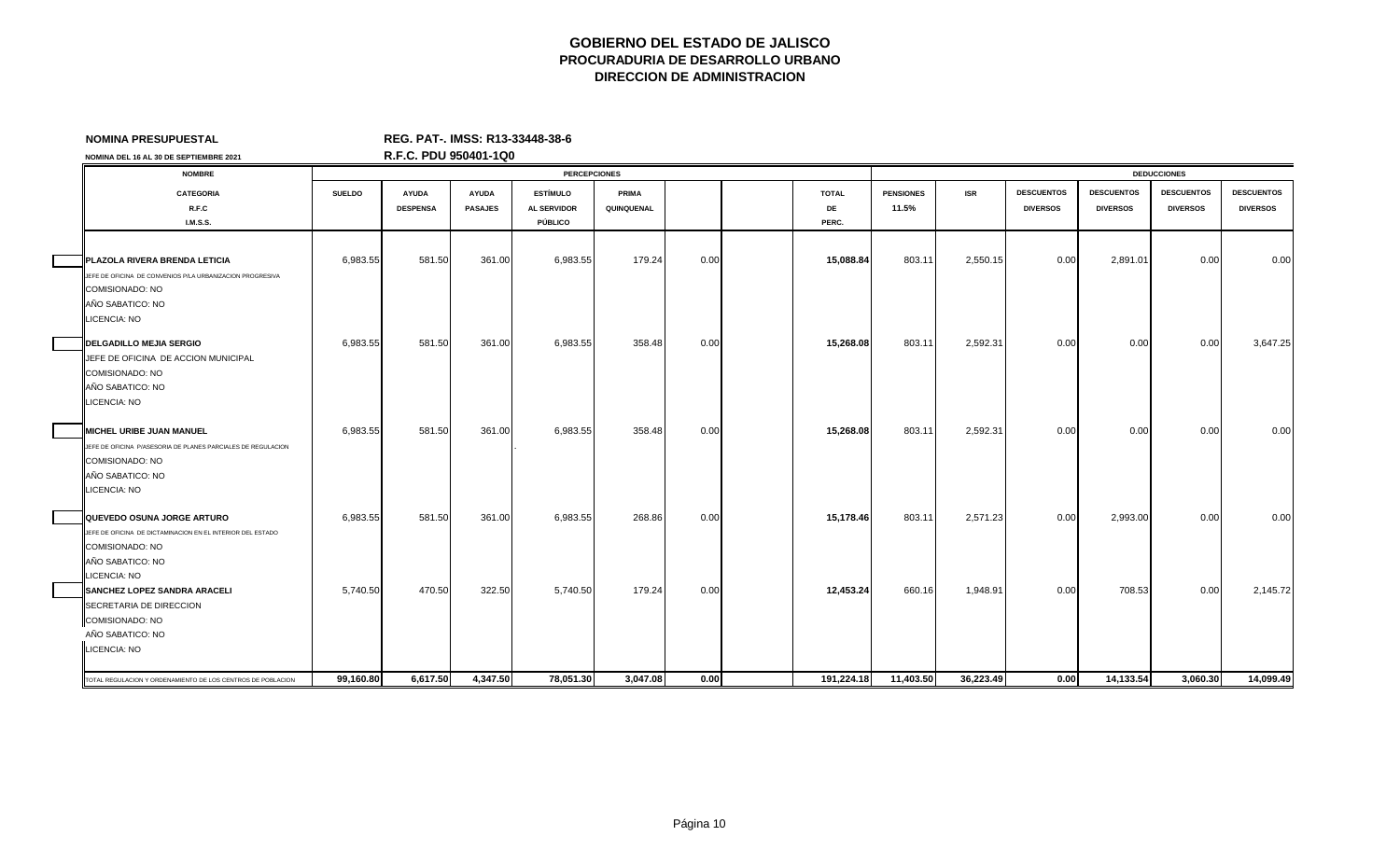| NOMINA DEL 16 AL 30 DE SEPTIEMBRE 2021                                                                                                                             |               | R.F.C. PDU 950401-1Q0 |                |                                      |            |      |              |                  |            |                   |                   |                    |                   |
|--------------------------------------------------------------------------------------------------------------------------------------------------------------------|---------------|-----------------------|----------------|--------------------------------------|------------|------|--------------|------------------|------------|-------------------|-------------------|--------------------|-------------------|
| <b>NOMBRE</b>                                                                                                                                                      |               |                       |                | <b>PERCEPCIONES</b>                  |            |      |              |                  |            |                   |                   | <b>DEDUCCIONES</b> |                   |
| <b>CATEGORIA</b>                                                                                                                                                   | <b>SUELDO</b> | <b>AYUDA</b>          | <b>AYUDA</b>   | <b>ESTÍMULO</b>                      | PRIMA      |      | <b>TOTAL</b> | <b>PENSIONES</b> | <b>ISR</b> | <b>DESCUENTOS</b> | <b>DESCUENTOS</b> | <b>DESCUENTOS</b>  | <b>DESCUENTOS</b> |
| R.F.C<br><b>I.M.S.S.</b>                                                                                                                                           |               | <b>DESPENSA</b>       | <b>PASAJES</b> | <b>AL SERVIDOR</b><br><b>PUBLICO</b> | QUINQUENAL |      | DE<br>PERC.  | 11.5%            |            | <b>DIVERSOS</b>   | <b>DIVERSOS</b>   | <b>DIVERSOS</b>    | <b>DIVERSOS</b>   |
| DIRECTOR DE GESTION, PATRIMONIO Y APOYO OPERATIVO                                                                                                                  | 0.00          | 0.00                  | 0.00           | 0.00                                 | 0.00       | 0.00 | 0.00         | 0.00             | 0.00       | 0.00              | 0.00              | 0.00               | 0.00              |
| HERNANDEZ VAZQUEZ FRANCISCO ADONAI<br>SUBDIRECTOR DE GESTION Y APOYO OPERATIVO<br>COMISIONADO: NO<br>AÑO SABATICO: NO                                              | 13,813.50     | 832.00                | 559.50         | 0.00                                 | 0.00       | 0.00 | 15,205.00    | 1,588.55         | 2,577.47   | 0.00              | 0.00              | 0.00               | 0.00              |
| <b>LICENCIA: NO</b><br><b>RIVERA RODRIGUEZ LETICIA</b><br>SUBDIRECTOR DE PROTECCION DEL PATRIMONIO CULTURAL E IMAGEN URBANA<br>COMISIONADO: NO<br>AÑO SABATICO: NO | 13,813.50     | 832.00                | 559.50         | 13,813.50                            | 448.10     | 0.00 | 29,466.60    | 1,588.55         | 6,481.16   |                   | 0.00              | 0.00               | 0.00              |
| LICENCIA: NO<br><b>MEZA RIVAS DANIEL</b><br>JEFE DE OFICINA DE GESTION<br>COMISIONADO: NO<br>AÑO SABATICO: NO                                                      | 6,983.55      | 581.50                | 361.00         | 6,983.55                             | 448.10     | 0.00 | 15,357.70    | 803.11           | 2,613.39   | 0.00              | 3,492.00          | 0.00               | 0.00              |
| <b>ICENCIA: NO</b><br><b>SANCHEZ TORRES JUAN JOSE</b><br>JEFE DE OFICINA DE ARCHIVO<br>COMISIONADO: NO<br>AÑO SABATICO: NO                                         | 6,983.55      | 581.50                | 361.00         | 6,983.55                             | 179.24     | 0.00 | 15,088.84    | 803.11           | 2,550.15   | 0.00              | 800.00            | 0.00               | 0.00              |
| LICENCIA: NO<br>OROZCO PANDURO ROBERTO<br>JEFE DE OFICINA DE VERIFICACION PATRIMONIAL<br>COMISIONADO: NO<br>AÑO SABATICO: NO<br>LICENCIA: NO                       | 6,983.55      | 581.50                | 361.00         | 6,983.55                             | 448.10     | 0.00 | 15,357.70    | 803.11           | 2,613.39   | 0.00              | 0.00              | 0.00               | 3,919.39          |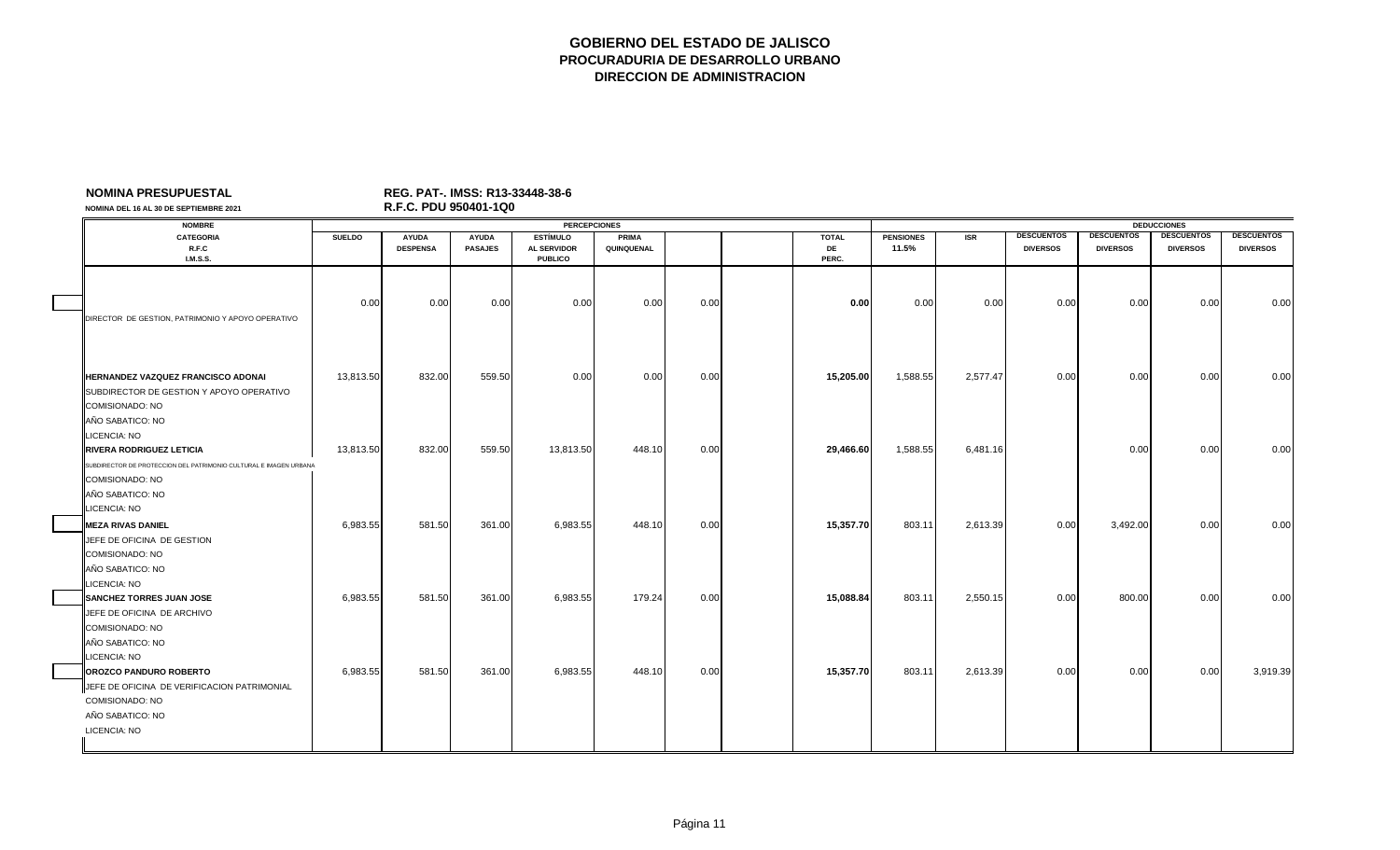**NOMINA DEL 16 AL 30 DE SEPTIEMBRE 2021** 

| <b>NOMBRE</b>                                                                                                             |               |                 |                | <b>PERCEPCIONES</b> |              |      |              |                  |            |                   |                   | <b>DEDUCCIONES</b> |                   |
|---------------------------------------------------------------------------------------------------------------------------|---------------|-----------------|----------------|---------------------|--------------|------|--------------|------------------|------------|-------------------|-------------------|--------------------|-------------------|
| <b>CATEGORIA</b>                                                                                                          | <b>SUELDO</b> | <b>AYUDA</b>    | <b>AYUDA</b>   | <b>ESTÍMULO</b>     | <b>PRIMA</b> |      | <b>TOTAL</b> | <b>PENSIONES</b> | <b>ISR</b> | <b>DESCUENTOS</b> | <b>DESCUENTOS</b> | <b>DESCUENTOS</b>  | <b>DESCUENTOS</b> |
| R.F.C                                                                                                                     |               | <b>DESPENSA</b> | <b>PASAJES</b> | <b>AL SERVIDOR</b>  | QUINQUENAL   |      | <b>DE</b>    | 11.5%            |            | <b>DIVERSOS</b>   | <b>DIVERSOS</b>   | <b>DIVERSOS</b>    | <b>DIVERSOS</b>   |
| <b>I.M.S.S.</b>                                                                                                           |               |                 |                | PÚBLICO             |              |      | PERC.        |                  |            |                   |                   |                    |                   |
|                                                                                                                           |               |                 |                |                     |              |      |              |                  |            |                   |                   |                    |                   |
| <b>IPLASCENCIA CRUZ GABRIELA</b>                                                                                          | 6,983.55      | 581.50          | 361.00         | 6,983.55            | 358.48       | 0.00 | 15,268.08    | 803.11           | 2,592.31   | 0.00              | 0.00              | 0.00               | 1,824.99          |
| JEFE DE OFICINA DE VIGILANCIA A CENTROS HISTORICOS E IMAGEN URBANA<br>COMISIONADO: NO<br>AÑO SABATICO: NO<br>LICENCIA: NO |               |                 |                |                     |              |      |              |                  |            |                   |                   |                    |                   |
| <b>VACANTE</b>                                                                                                            | 0.00          | 0.00            | 0.00           | 0.00                | 0.00         | 0.00 | 0.00         | 0.00             | 0.00       | 0.00              | 0.00              | 0.00               | 0.00              |
| SECRETARIO DE DIRECCION                                                                                                   |               |                 |                |                     |              |      |              |                  |            |                   |                   |                    |                   |
| TOTAL GESTION. PATRIMONIO Y APOYO OPERATIVO                                                                               | 55,561.20     | 3,990.00        | 2,563.00       | 41,747.70           | 1,882.02     | 0.00 | 105,743.92   | 6,389.54         | 19,427.87  | 0.00              | 4,292.00          | 0.00               | 5,744.38          |
| <b>GRAN TOTAL</b>                                                                                                         | 483,870.90    | 30,694.93       | 20,441.10      | 316,639.25          | 12,347.96    | 0.00 | 863,994.14   | 55,644.93        | 160,213.71 | 1,798.02          | 31,359.21         | 12,397.25          | 35,124.49         |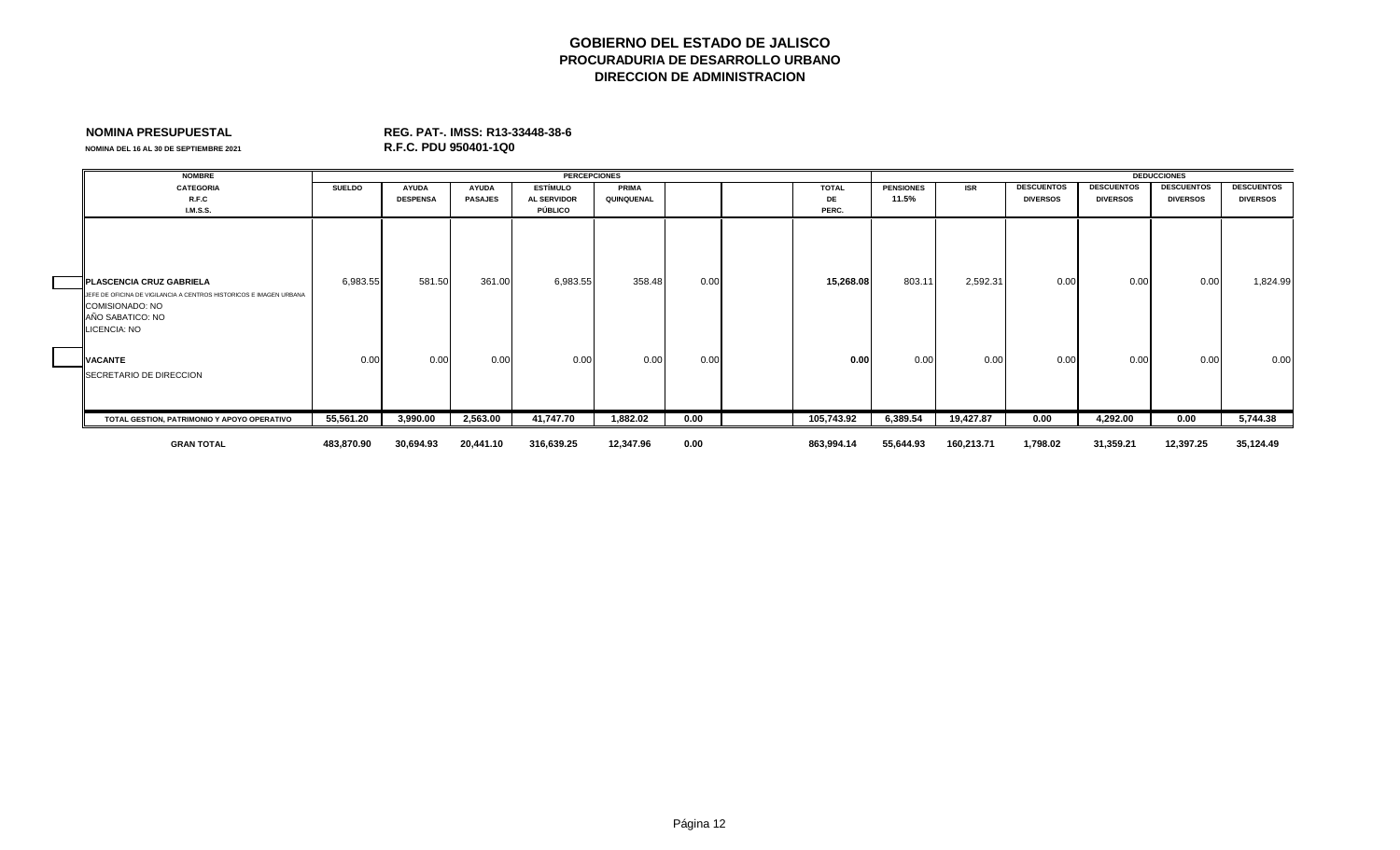| <b>DESCUENTOS</b><br><b>DIVERSOS</b> | <b>TOTAL</b><br>DE<br>DEDUC. | PAGO<br><b>NETO</b> |
|--------------------------------------|------------------------------|---------------------|
| 8,686.21                             | 25,364.73                    | 21,023.35           |
| 0.00                                 | 0.00                         | 0.00                |
| 0.00                                 | 7,399.27                     | 11,006.07           |
| 0.00                                 | 5,791.55                     | 9,006.55            |
|                                      |                              |                     |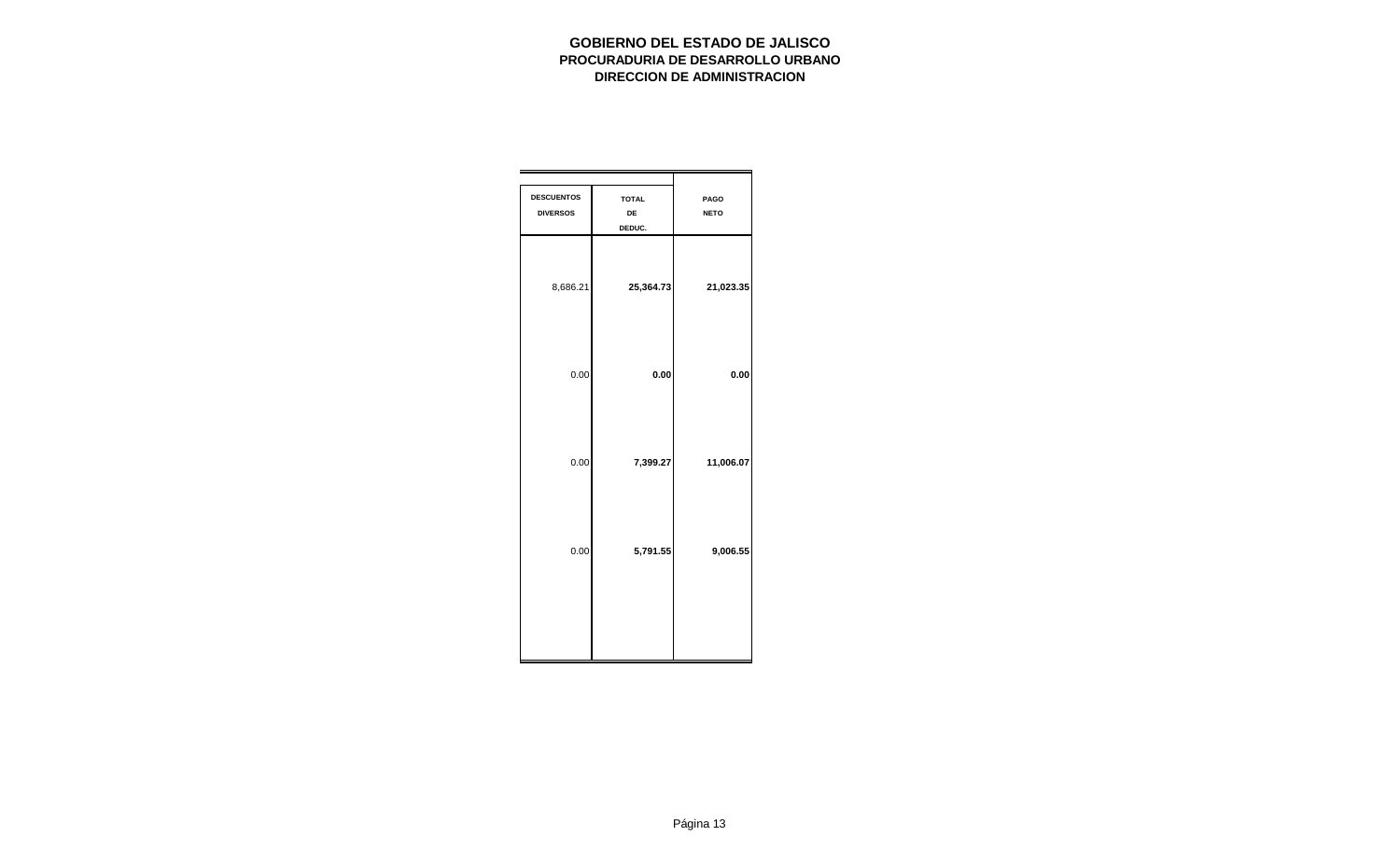| <b>DESCUENTOS</b><br><b>DIVERSOS</b> | <b>TOTAL</b><br>DE<br>DEDUC. | PAGO<br><b>NETO</b> |
|--------------------------------------|------------------------------|---------------------|
| 0.00                                 | 9,440.34                     | 9,144.24            |
| 0.00                                 | 2,835.67                     | 10,493.81           |
| 0.00                                 | 5,857.25                     | 7,382.61            |
| 0.00                                 | 5,079.75                     | 8,339.35            |
| 8,686.21                             | 61,768.56                    | 76,395.98           |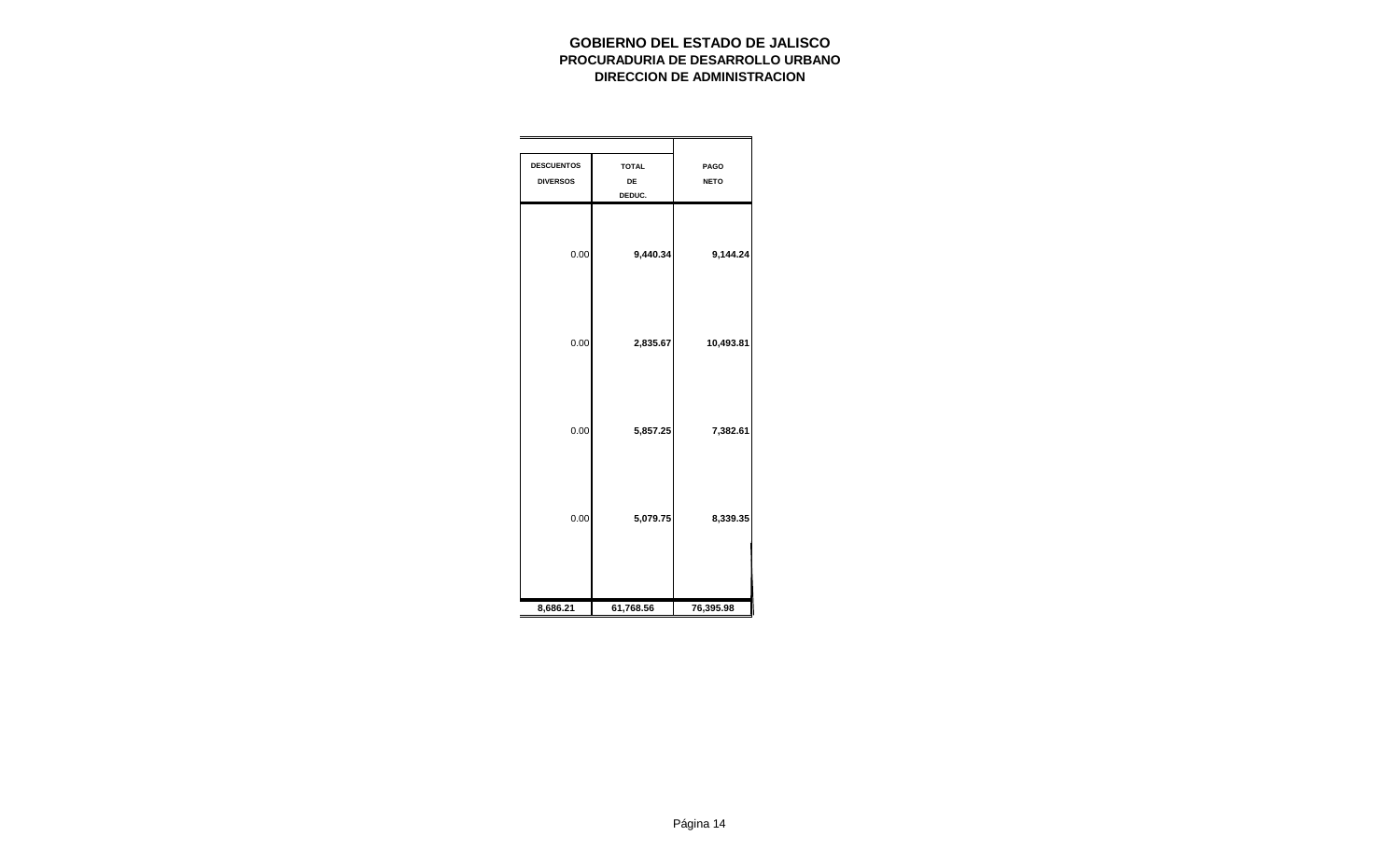| <b>DESCUENTOS</b><br><b>DIVERSOS</b> | <b>TOTAL</b><br>DE<br>DEDUC. | PAGO<br><b>NETO</b> |
|--------------------------------------|------------------------------|---------------------|
| 0.00                                 | 6,883.12                     | 15,831.38           |
| 0.00                                 | 0.00                         | 0.00                |
| 0.00                                 | 7,989.05                     | 21,208.69           |
| 200.00                               | 10,138.04                    | 10,824.04           |
| 0.00                                 | 6,529.96                     | 8,558.88            |
| 0.00                                 | 2,570.79                     | 9,703.21            |
| 200.00                               | 34,110.96                    | 66,126.20           |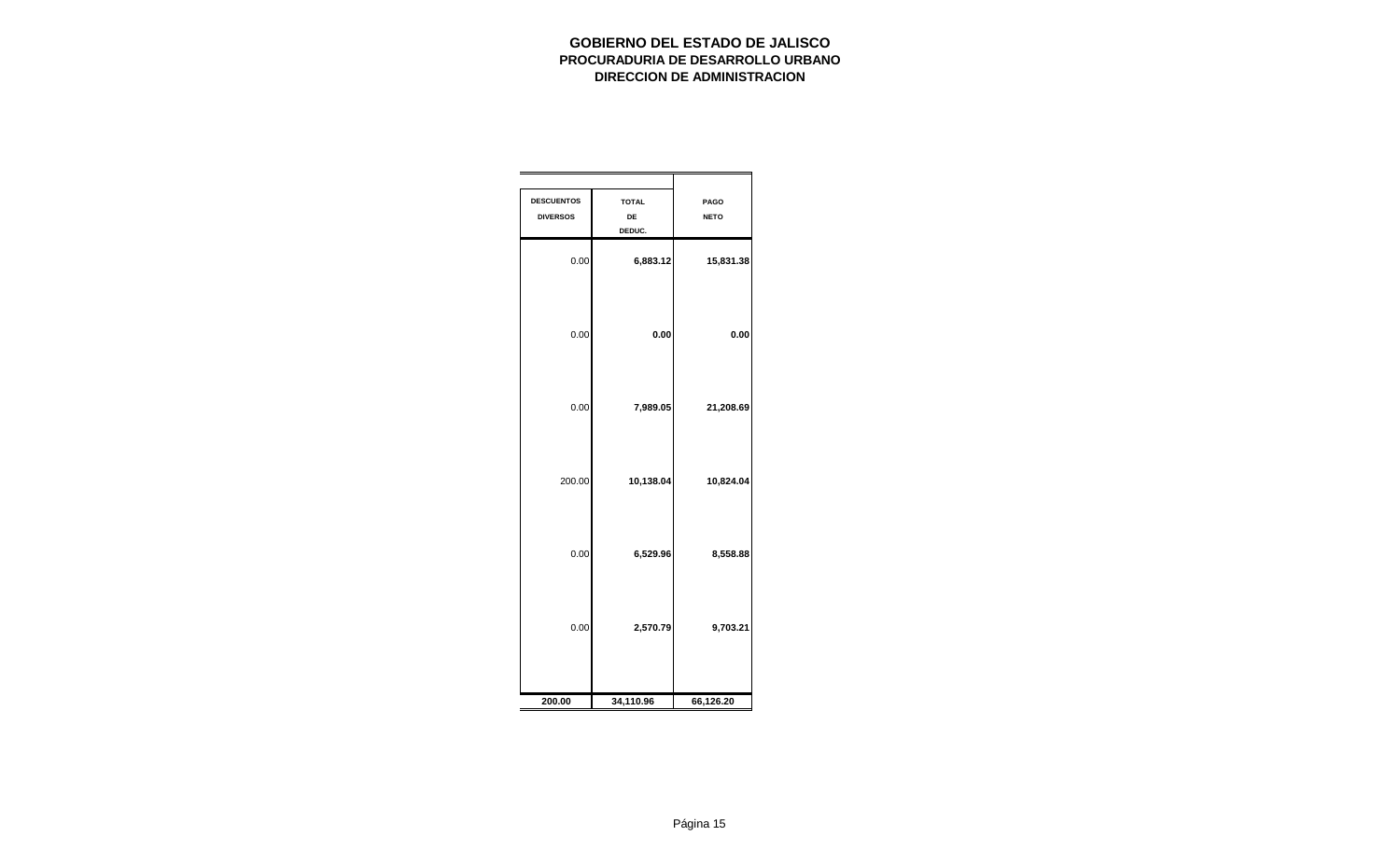| <b>DESCUENTOS</b><br><b>DIVERSOS</b> | <b>TOTAL</b><br>DE<br>DEDUC. | PAGO<br><b>NETO</b> |
|--------------------------------------|------------------------------|---------------------|
| 2,110.95                             | 8,994.07                     | 13,720.43           |
| 0.00                                 | 5,079.79                     | 15,971.91           |
| 0.00                                 | 1,291.19                     | 8,082.81            |
| 0.00                                 | 9,219.56                     | 11,652.90           |
| 0.00                                 | 5,079.79                     | 15,971.91           |
| 0.00                                 | 3,311.11                     | 11,598.49           |
| 100.00                               | 2,766.50                     | 9,955.60            |
|                                      |                              |                     |
| 2,210.95                             | 35,742.01                    | 86,954.05           |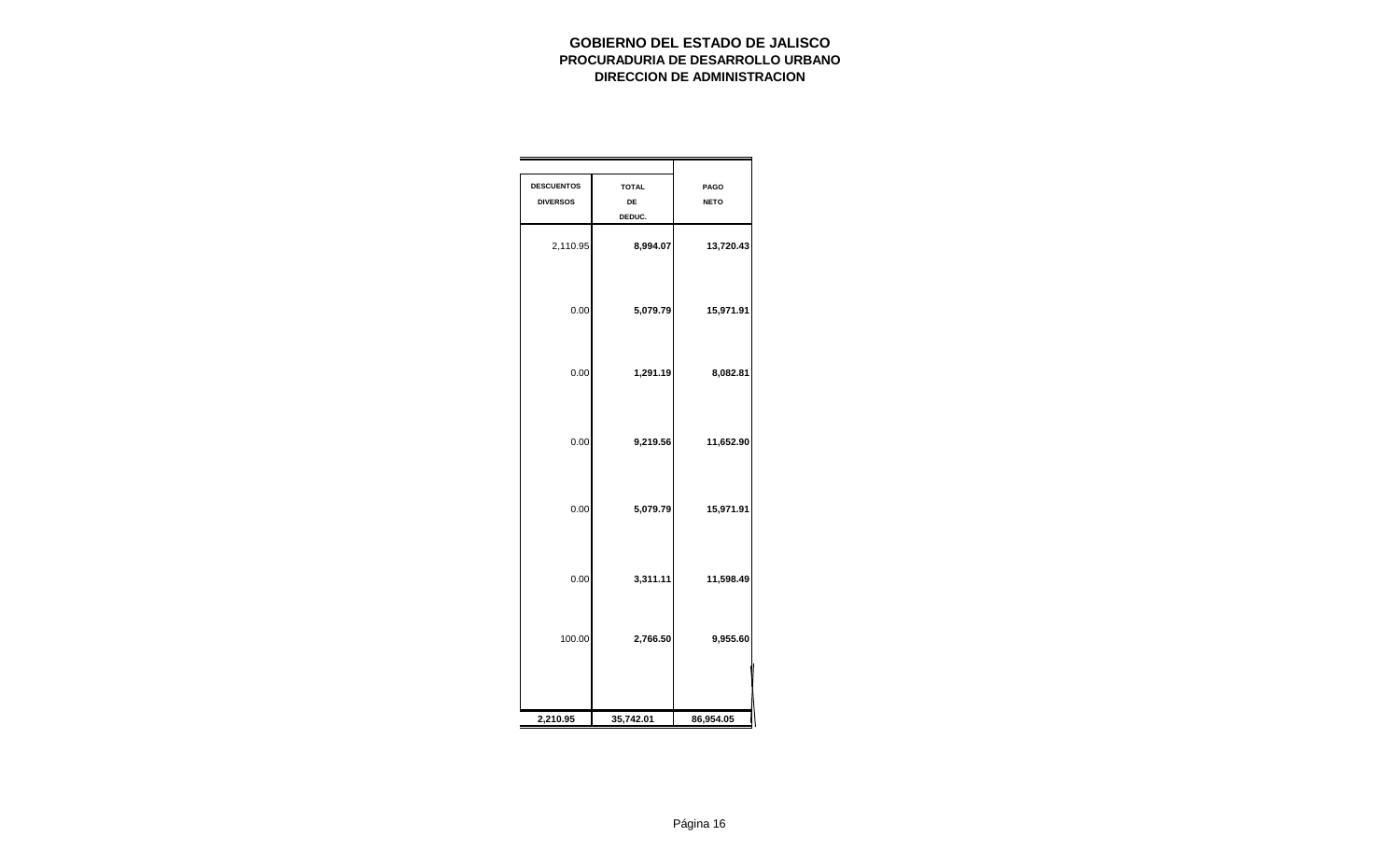| PAGO<br><b>NETO</b> | <b>TOTAL</b><br>DE<br>DEDUC. | <b>DESCUENTOS</b><br><b>DIVERSOS</b> |
|---------------------|------------------------------|--------------------------------------|
| 15,831.38           | 6,883.12                     | 0.00                                 |
| 11,038.98           | 4,166.02                     | 0.00                                 |
| 14,929.15           | 5,943.31                     | 0.00                                 |
| 10,754.22           | 10,118.24                    | 0.00                                 |
| 0.00                | 0.00                         | 0.00                                 |
|                     |                              |                                      |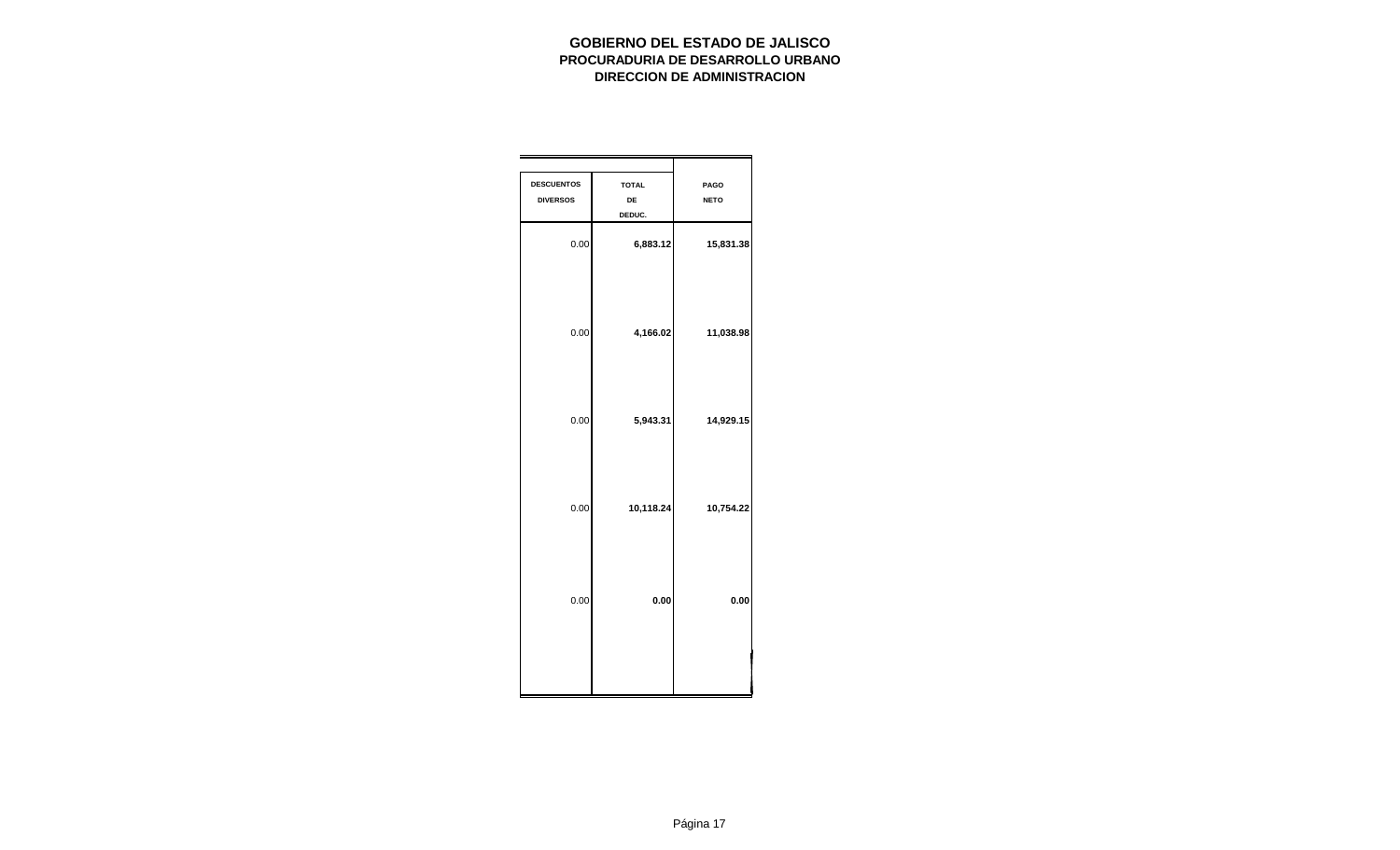| PAGO<br><b>NETO</b> | <b>TOTAL</b><br>DE<br>DEDUC. | <b>DESCUENTOS</b><br><b>DIVERSOS</b> |
|---------------------|------------------------------|--------------------------------------|
| 0.00                | 0.00                         | 0.00                                 |
| 7,650.51            | 2,779.59                     | 0.00                                 |
| 0.00                | 0.00                         | 0.00                                 |
| 0.00                | 0.00                         | 0.00                                 |
| 9,272.50            | 2,384.48                     | 0.00                                 |
|                     |                              |                                      |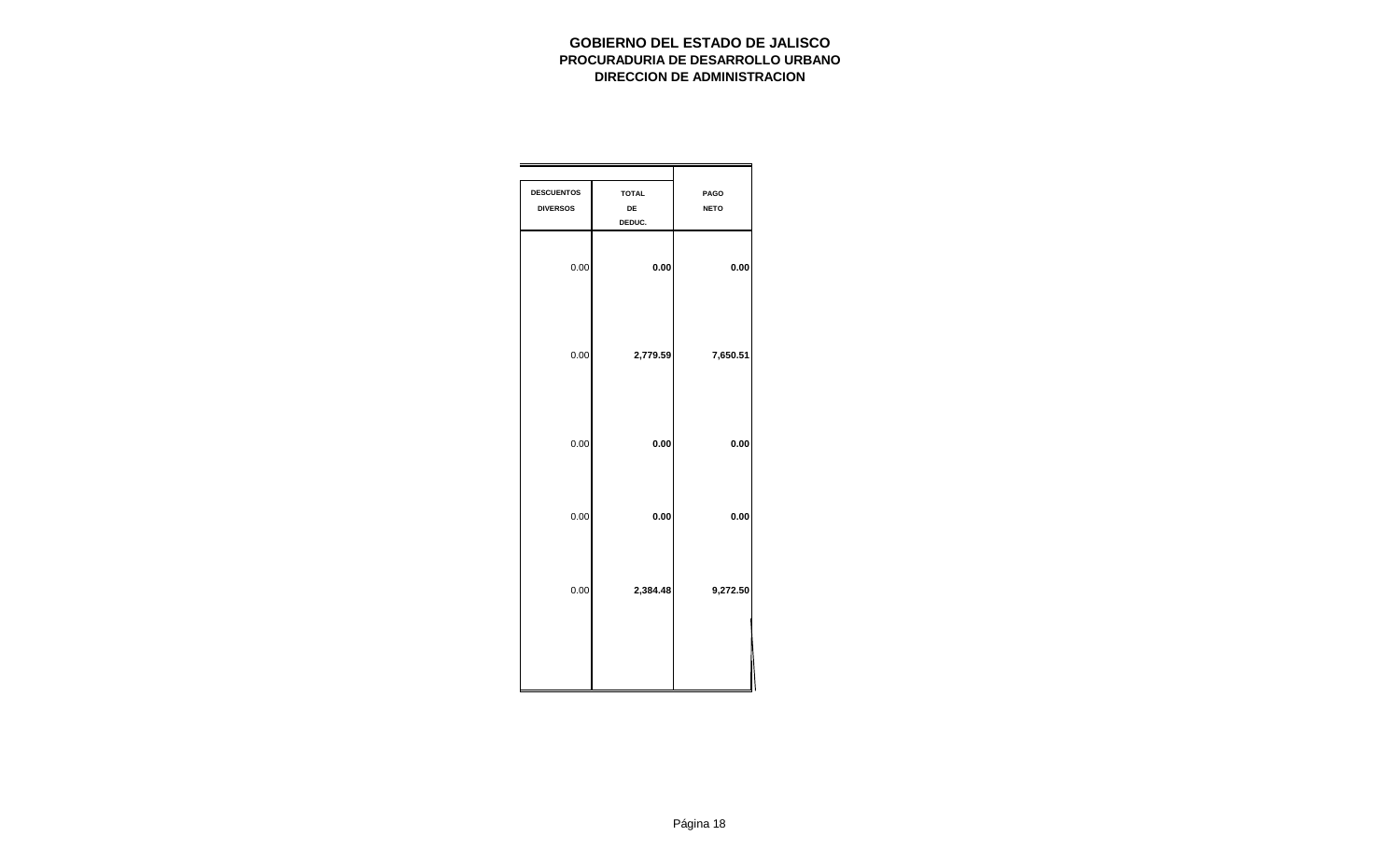| <b>DESCUENTOS</b><br><b>DIVERSOS</b> | <b>TOTAL</b><br>DE<br>DEDUC. | PAGO<br><b>NETO</b> |
|--------------------------------------|------------------------------|---------------------|
| 0.00                                 | 0.00                         | 0.00                |
| 0.00                                 | 4,581.74                     | 7,871.50            |
| 0.00                                 | 1,959.70                     | 8,113.50            |
| 0.00                                 | 1,940.56                     | 8,043.02            |
| 0.00                                 | 40,756.76                    | 93,504.76           |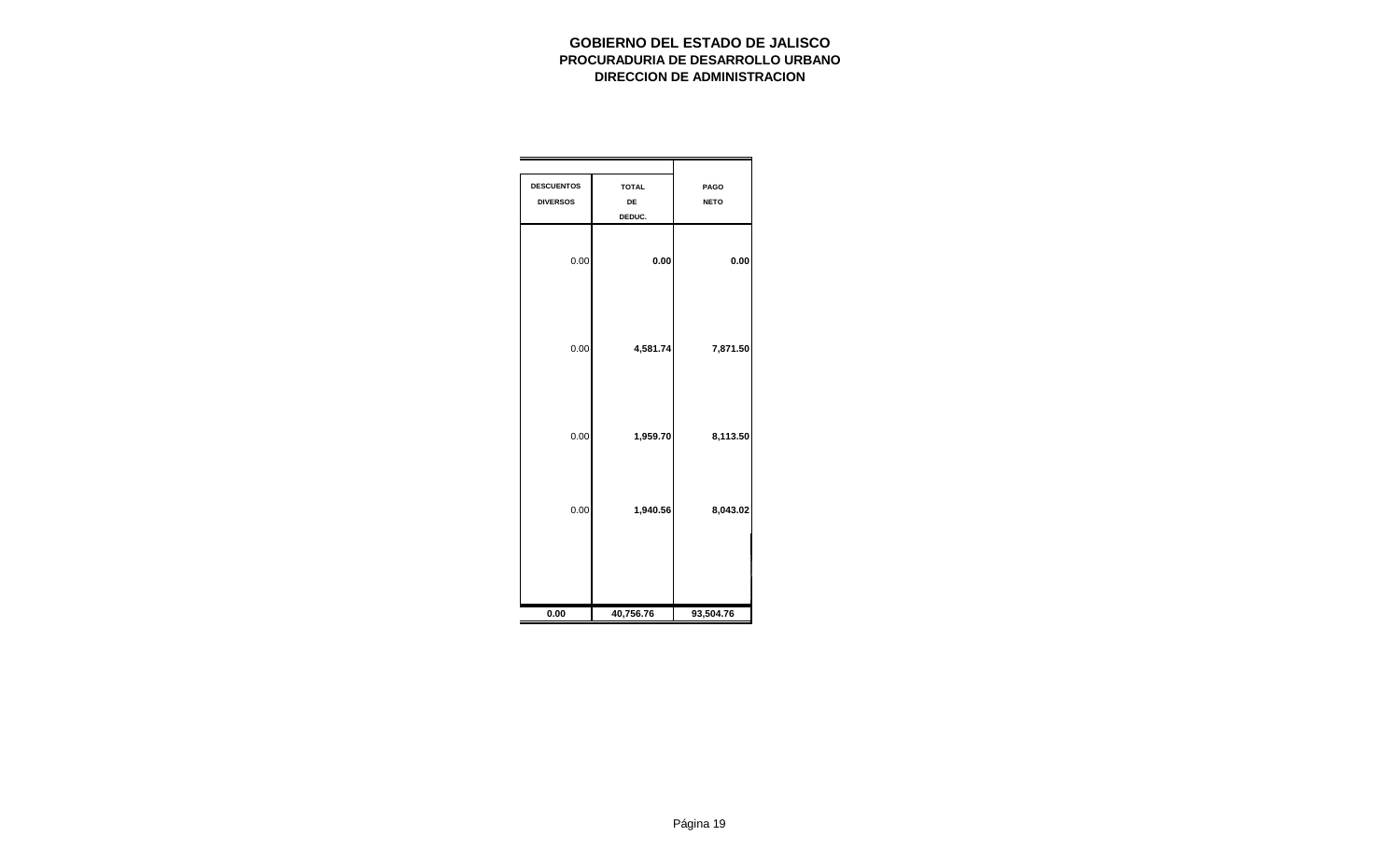| <b>DESCUENTOS</b><br><b>DIVERSOS</b> | <b>TOTAL</b><br>DE<br>DEDUC. | <b>PAGO</b><br><b>NETO</b> |
|--------------------------------------|------------------------------|----------------------------|
| 4,221.90                             | 11,105.02                    | 11,609.48                  |
| 0.00                                 | 0.00                         | 0.00                       |
| 0.00                                 | 9,454.79                     | 11,596.91                  |
| 0.00                                 | 0.00                         | 0.00                       |
| 0.00                                 | 7,577.56                     | 7,600.90                   |
| 0.00                                 | 4,366.50                     | 8,355.60                   |
| 0.00                                 | 0.00                         | 0.00                       |
| 4,221.90                             | 32,503.87                    | 39,162.89                  |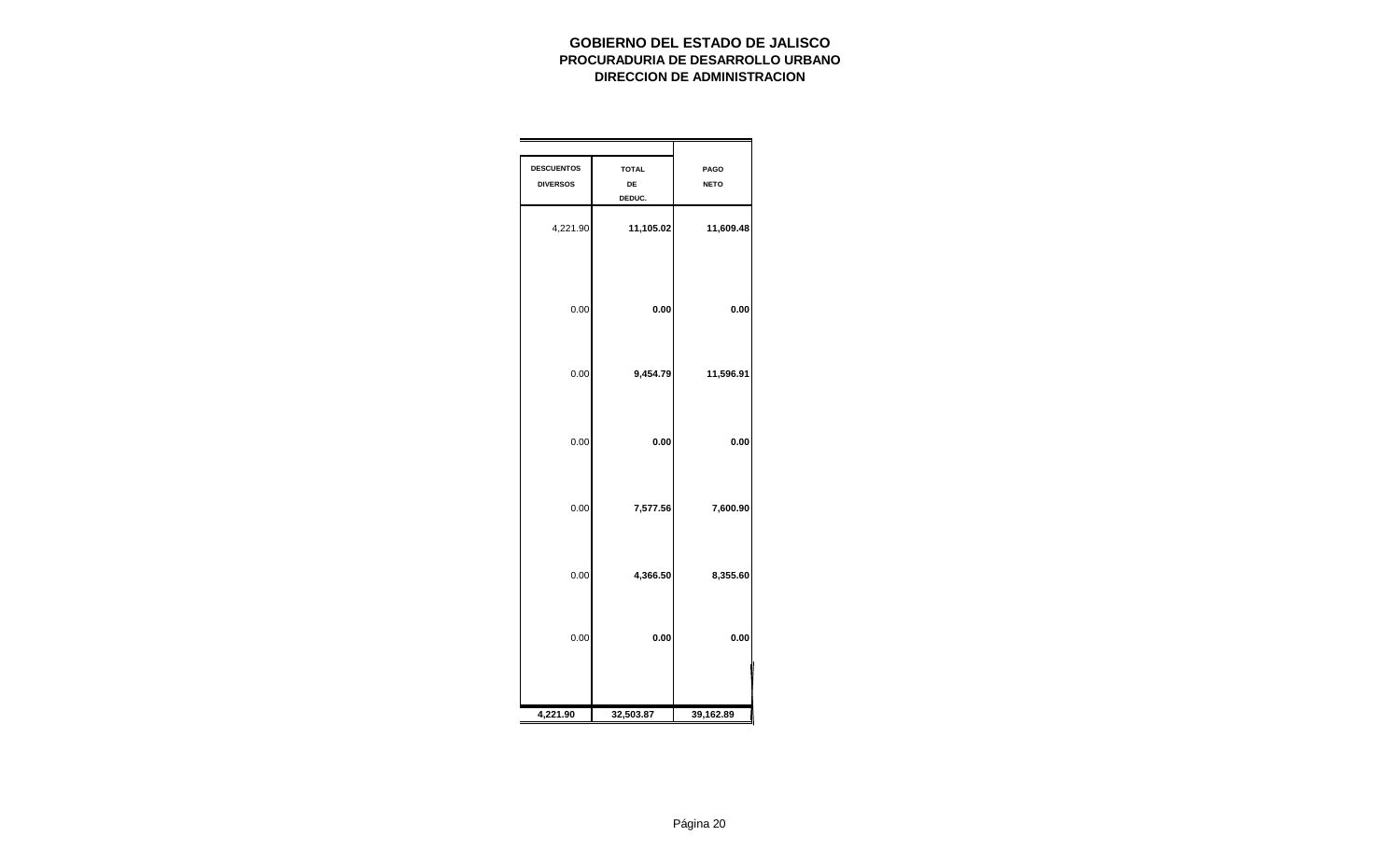| <b>PAGO</b><br><b>NETO</b> | <b>TOTAL</b><br>DE<br>DEDUC. | <b>DESCUENTOS</b><br><b>DIVERSOS</b> |
|----------------------------|------------------------------|--------------------------------------|
| 15,831.38                  | 6,883.12                     | 0.00                                 |
| 14,915.63                  | 14,640.59                    |                                      |
| 14,034.33                  | 15,432.27                    | 0.00                                 |
| 10,906.18                  | 10,055.90                    | 0.00                                 |
| 11,872.66                  | 3,395.42                     | 0.00                                 |
| 0.00                       | 0.00                         | 0.00                                 |
|                            |                              |                                      |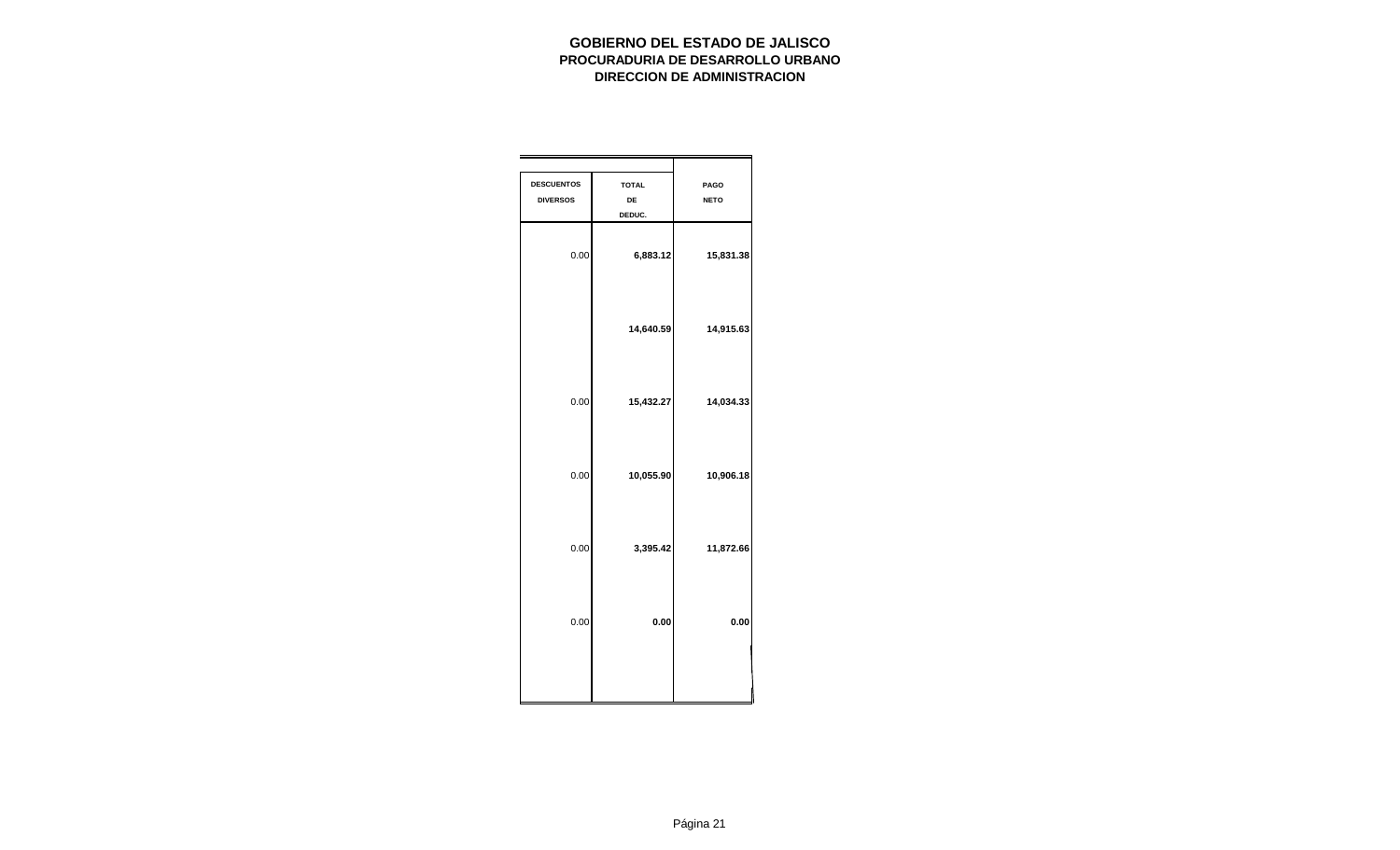| <b>DESCUENTOS</b><br><b>DIVERSOS</b> | <b>TOTAL</b><br>DE<br>DEDUC. | PAGO<br><b>NETO</b> |
|--------------------------------------|------------------------------|---------------------|
| 0.00                                 | 6,244.27                     | 8,844.57            |
| 0.00                                 | 7,042.67                     | 8,225.41            |
| 0.00                                 | 3,395.42                     | 11,872.66           |
| 0.00                                 | 6,367.34                     | 8,811.12            |
| 0.00                                 | 5,463.32                     | 6,989.92            |
| 0.00                                 | 78,920.32                    | 112,303.86          |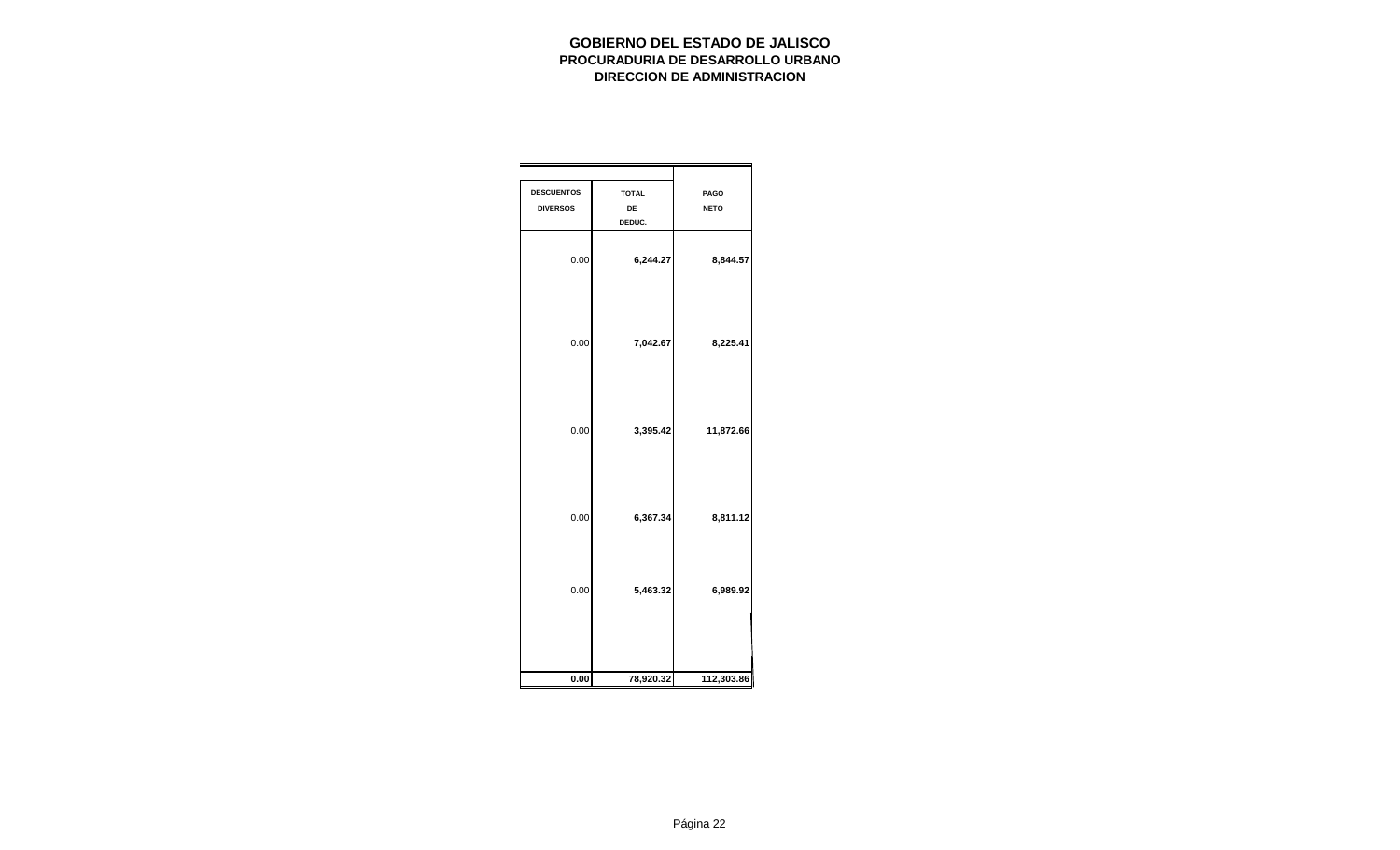| <b>DESCUENTOS</b><br><b>DIVERSOS</b> | <b>TOTAL</b><br>DE<br>DEDUC. | PAGO<br><b>NETO</b> |
|--------------------------------------|------------------------------|---------------------|
| 0.00                                 | 0.00                         | 0.00                |
|                                      | 4,166.02                     | 11,038.98           |
|                                      | 8,069.71                     | 21,396.89           |
| 0.00                                 | 6,908.50                     | 8,449.20            |
| 0.00                                 | 4,153.26                     | 10,935.58           |
| 0.00                                 | 7,335.89                     | 8,021.81            |
|                                      |                              |                     |